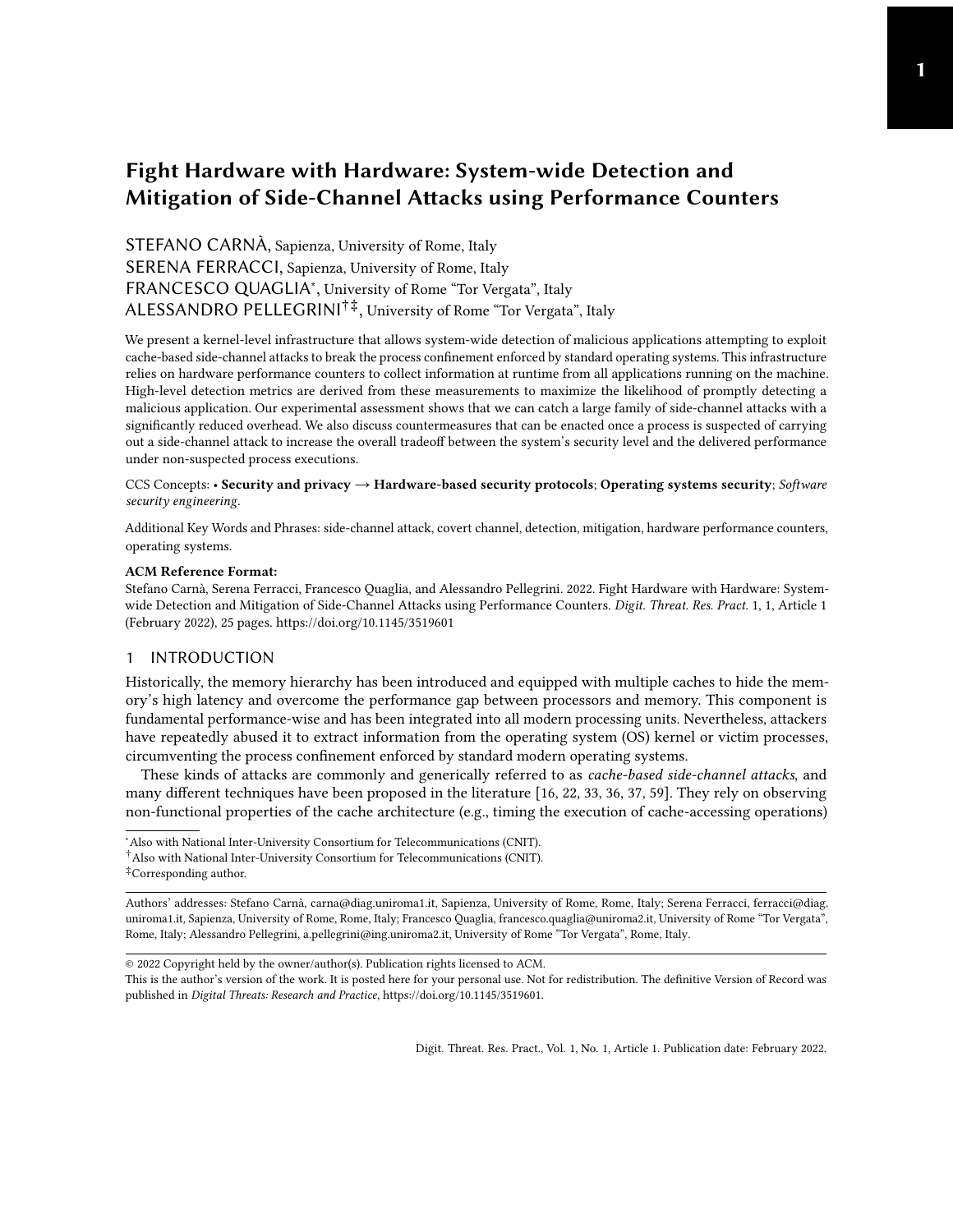#### 1:2 • Stefano Carnà, Serena Ferracci, Francesco Quaglia, and Alessandro Pellegrini

to infer information on a victim process or to leak data. These attacks have also been beneficial to extract data when side effects on the cache architecture are generated by exploiting transient execution CPU vulnerabilities. To exploit these vulnerabilities, the attacker relies on some speculative execution facility from the underlying computer architecture to load into the cache architecture some data from the underlying OS kernel or from a different userspace application whose access is prevented by traditional security mechanisms, such as paging isolation.

The applications of side-channel attacks are vast. For example, they have been used to extract secret keys from cryptographic algorithms including AES [\[28,](#page-22-5) [44,](#page-23-1) [51\]](#page-23-2) or El-Gamal [\[37\]](#page-22-4), to steal information from the underlying operating system [\[33,](#page-22-2) [36\]](#page-22-3), to bypass Kernel Address Space Layout Randomization (KASLR) [\[38\]](#page-22-6), or to extract cross-VM information [\[8,](#page-21-0) [10,](#page-21-1) [52,](#page-23-3) [58\]](#page-23-4).

The idea of using a cache-based side channel to trace the execution of a program or to leak information is not new, with the first proposals dating back to two decades ago [\[2,](#page-21-2) [7,](#page-21-3) [44,](#page-23-1) [62\]](#page-24-1). Despite this, the fundamental mechanism has been preserved over time, i.e., observing traces left in the caching subsystem of the computer architecture to extract information. In this article, we concentrate on detecting an application mounting a side channel to indicate that an information extraction might be taking place. As we will show experimentally, this focus allows us to detect also transient execution attacks if they rely on side channels to extract leaked information.

To reduce the impact of attacks that exploit cache side channels, especially those based on CPU transient execution—namely to reduce the amount of information that an attacker can leak —several mitigation strategies have been proposed, both at the software and at the hardware level. The most notable ones are Kernel Page Table Isolation (KPTI) [\[18\]](#page-22-7), retpolines [\[1\]](#page-21-4), swapgs fences, or PCID. Notably, some of these patches (e.g., KPTI) induce a non-negligible performance drop under specific workloads, which has been estimated as high as 30% [\[21\]](#page-22-8). This overhead could be deemed too high in specific scenarios—examples are virtualized environments supporting 5G communications [\[8\]](#page-21-0) and high-performance computing-oriented setups. In these scenarios, a good tradeoff could be to selectively enable security patches (either the existing ones or newly devised ones) at runtime only when software suspected to try to exploit cache side channels is detected.

To detect an application mounting a side channel with a reduced performance impact, we propose to leverage hardware capabilities offered by off-the-shelf CPUs. Indeed, modern CPUs are equipped with hardware units meant to profile the performance or (to some extent) the behavior of applications—they have been introduced long ago in processor families like the Intel Pentium or the AMD Athlon. These units are generally referred to as Performance Monitoring Units (PMUs). PMUs, at their simplest, are composed of programmable Performance Monitor Counters (PMCs), also referred to as Hardware Performance Counters (HPCs). HPCs can be used to keep track of the number of micro-architectural events which occur in the system, such as the number of load operations retired by CPU cores or the number of cache misses at a particular cache level.

Given the tight connection with the measurement capabilities of PMUs and the baseline techniques used to extract information using a cache side channel, we could assert that PMUs are the perfect candidates to build a detection mechanism for this kind of attack. While several works in the literature have followed this path, a recent result has argued that micro-architectural level information obtained from HPCs cannot distinguish between benignware and malware [\[63\]](#page-24-2). Similarly, another work has illustrated why many of the results in the literature cannot be considered reliable [\[14\]](#page-21-5).

In this article, we come back to this problem and try to capture some common features which can be used to define detection metrics based on measurements obtained through HPCs. We use these metrics to detect whether a process running in the system is carrying out an attack—independently of whether the attack is carried out after having exploited some transient execution CPU vulnerability.

Our detection mechanism is system-wide. In this sense, we do not make any assumption on which process is the attacker and which is the victim. We also directly account for scenarios where multiple linked processes are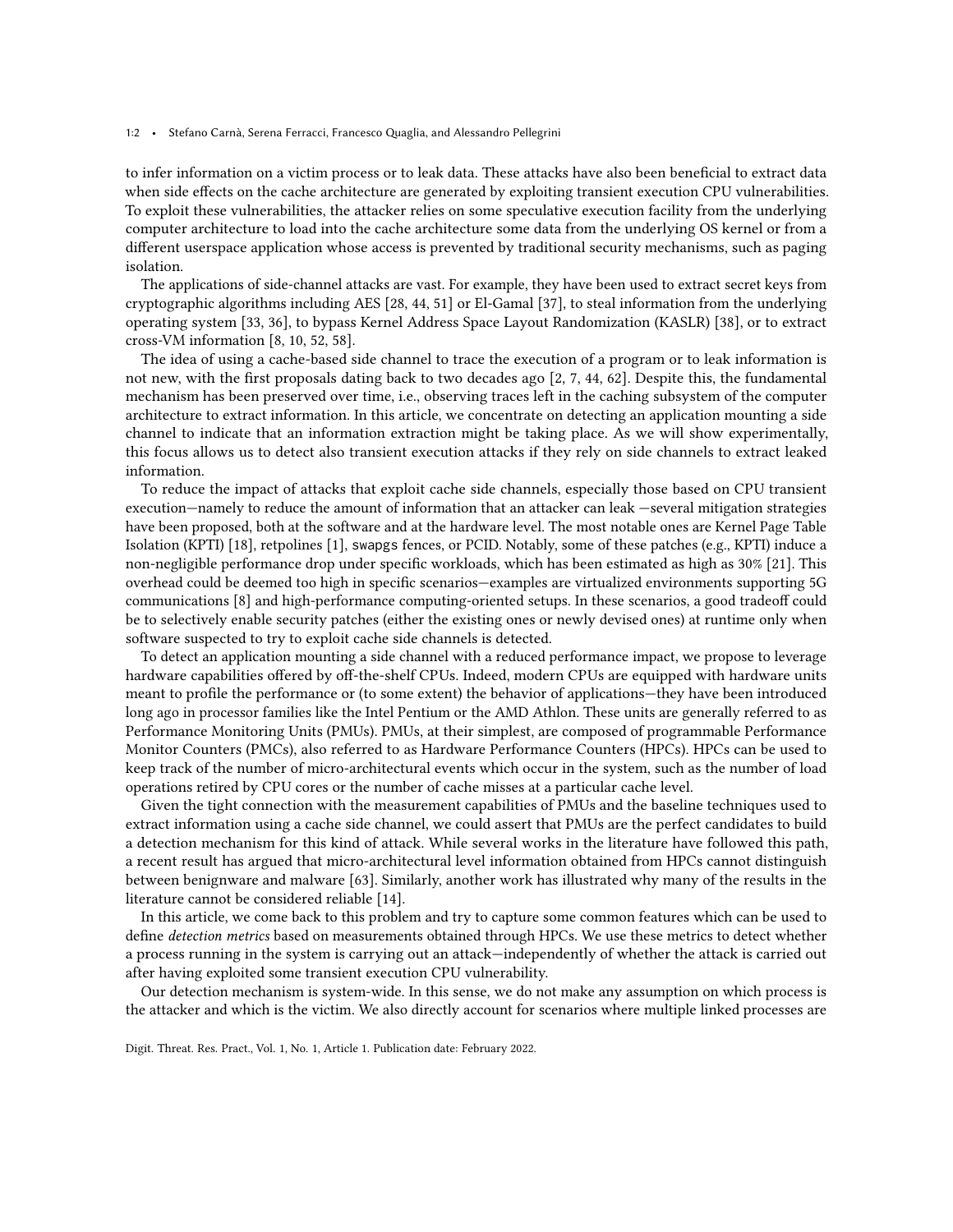used to mount the attack (e.g., relying on the fork() system call). We exploit the information gathered at runtime to deem some processes as suspected. In more detail, we concentrate on detecting the usage of side channels to extract information during an attack to indicate the possibility that the process is malicious.

We explicitly acknowledge that our detection mechanism is fallible due to the degree of uncertainty associated with this kind of mechanism. Therefore, we do not take any destructive action with respect to the running process. Instead, we couple our detection capabilities with mitigation actions. We propose different mitigation actions automatically enforced by the operating system as soon as a process is suspected as malicious. They entail a limitation in the scheduler freedom at deciding what CPU resources should be assigned to some process or the selective (per-process) activation at runtime of security patches against transient execution vulnerabilities.

To reduce the incidence of false positives and negatives, we rely on a self-adjustable observation window coupled with a scoring system. This approach is meant to reduce the probability that benignware with pressure on the memory hierarchy is suspected or to increase the likelihood to suspect processes that perform many non-malicious actions before carrying out the attack.

Our detection mechanism and the mitigations mentioned above have been implemented at kernel-level in Linux and have been exercised on multiple processors of the x86 family. We have used our patched kernel for a month, also in daily usage  $1$  —the patched kernel has also been used while typesetting this paper. No false-negative has been observed under that daily usage workload. Of course, this is not a guarantee that our approach could be used to enforce more intrusive policies for suspected processes like, e.g., killing suspected processes. Instead, it is an indication of the viability of using HPCs as building blocks for articulated detection mechanisms and for devising strategies where the setup of security-oriented patches can be put in place on a dynamic and per-process basis—rather than paying the cost of these patches by default when any process is active. Our reference implementation is released as open-source software<sup>[2](#page-2-1)</sup>.

We finally compare the performance penalty introduced in the system by these different mitigation strategies relying on standard benchmarks for operating systems [\[34\]](#page-22-9).

Overall, our main contributions can be summarized as:

- we introduce a practical mechanism to build metrics from measurements obtained from HPCs to detect that some cache side channel is currently being used;
- we propose an observation window and a scoring system to reduce false positives and negatives when considering a process as suspected;
- we propose a system-wide detection approach for userspace applications, which makes no assumption on which process is the victim and which is the attacker;
- we enable per-process or per-CPU mitigation strategies;
- we describe a reference implementation in the Linux kernel;
- we show the effects on performance of our proposal on multiple generations of Intel CPUs, using standard benchmarks.

The remainder of this paper is structured as follows. In Section [2](#page-3-0) we discuss the threat model that we have considered. Section [3](#page-3-1) discusses related work. The metrics used in our detection system are introduced in Section [4.](#page-4-0) The system-wide implementation of our detection mechanism is presented in Section [5.](#page-8-0) We discuss our mitigation strategies in Section [6.](#page-11-0) The experimental assessment of our proposal is provided in Section [7.](#page-13-0) Section [8](#page-20-0) concludes the article.

<span id="page-2-0"></span><sup>1</sup>A video demonstration of the operations of our detection mechanism is available at [https://youtu.be/XGQ4TuqtTAI.](https://youtu.be/XGQ4TuqtTAI)

<span id="page-2-1"></span><sup>2</sup>The code is available at [https://github.com/HPDCS/linux-detection.](https://github.com/HPDCS/linux-detection)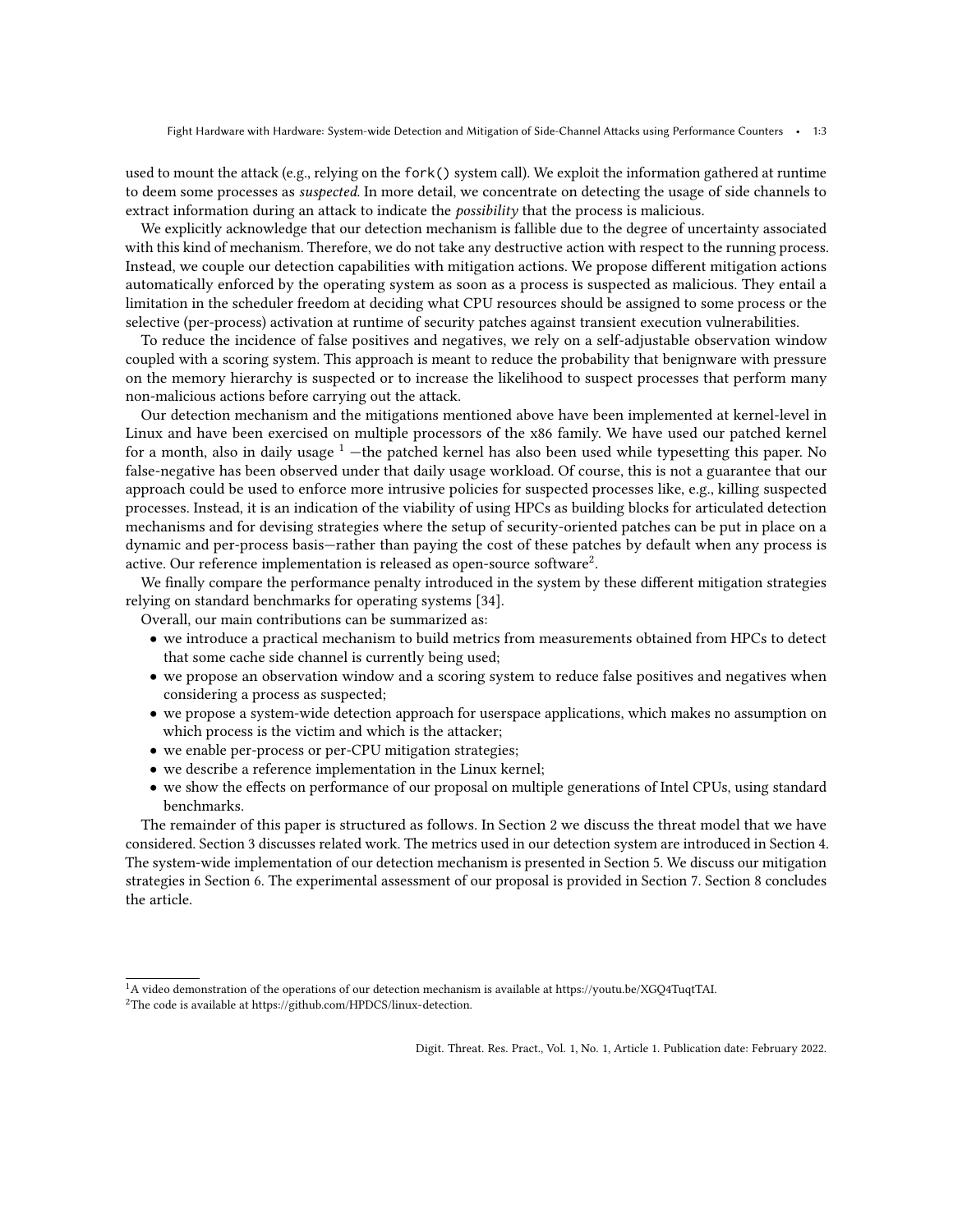1:4 • Stefano Carnà, Serena Ferracci, Francesco Quaglia, and Alessandro Pellegrini

#### <span id="page-3-0"></span>2 THREAT MODEL

We consider an attacker trying to carry out a cache-based attack and extract information from a co-located victim on the same platform. The attacker is thus sharing some architectural components with the victim, such as the First-Level Cache (L1) [\[30,](#page-22-10) [49\]](#page-23-5) or the Lowest-Level Cache (LLC) [\[20,](#page-22-11) [27,](#page-22-12) [28,](#page-22-5) [37\]](#page-22-4). In the most general setting, the victim can be some userspace process, a virtual machine in a multi-tenant cloud environment, or the underlying OS kernel. We do not make assumptions on the privileges with which the attacker is running, nor on whether the side channel is being used to extract leaked information after some transient execution attack has been carried out. Indeed, as mentioned, we are interested in detecting the usage of a cache side channel to extract information while the attack is in progress. This allows us to detect also popular attacks such as Meltdown [\[36\]](#page-22-3), Spectre [\[33\]](#page-22-2), and Foreshadow [\[52,](#page-23-3) [58\]](#page-23-4).

Concerning transient attacks, we assume that security mitigation patches such as KPTI are not necessarily active (hence the attack is not prevented) but are available in the compiled operating system binary. Indeed, we propose a mitigation mechanism that allows to selectively re-enable these patches on a per-process basis, just to prevent the attack, if a process is suspected as malicious, as we shall describe in Section [6.](#page-11-0)

We also assume that the operating system's kernel is not compromised in any way. In particular, we assume that any data acquired by the kernel is not tampered with by an attacker and that the routines executed by the kernel are similarly not altered by any attacker. Hence, in our proposal, we assume that no attack is run from kernel space, e.g. the victim has not loaded any malicious kernel module that would mount a side-channel attack. The operating system's kernel internal and external security is an orthogonal security aspect to the proposal discussed in this article.

# <span id="page-3-1"></span>3 RELATED WORK

We can relate our proposal to two different families of countermeasures to attacks, namely detection and prevention. On the detection side, using HPCs is not a new idea. Many works in the literature have relied on HPCs for this purpose, e.g., for exploit detection [\[50,](#page-23-6) [60,](#page-23-7) [61,](#page-24-3) [64\]](#page-24-4), malware detection [\[15,](#page-22-13) [17,](#page-22-14) [29,](#page-22-15) [45,](#page-23-8) [48,](#page-23-9) [55\]](#page-23-10), firmware verification [\[56,](#page-23-11) [57\]](#page-23-12), integrity checking [\[9,](#page-21-6) [39\]](#page-22-16), or vulnerability analysis [\[12\]](#page-21-7). Unlike our proposal, these works mainly cope with attacks not explicitly oriented to cache side channels, like ROP (or more generally control flow tampering) or similarity-based malware detection.

We share the goals with a set of works that rely on HPCs to detect side-channel attacks [\[6,](#page-21-8) [11,](#page-21-9) [26,](#page-22-17) [40,](#page-23-13) [43,](#page-23-14) [46\]](#page-23-15). In general, these approaches rely on machine learning mechanisms, concentrate on specific attacks, do not support system-wide detection, require to know beforehand what the attacking process is, or do not consider the possibility of relying on selectively activated software patches. These are all major differences from our proposal.

On the prevention side, an important mitigation for the Meltdown attack is KPTI [\[18\]](#page-22-7). When running in user mode, this mitigation strategy drops the historical sharing of the kernel-level virtual-to-physical translation metadata (namely, the kernel-level page tables). In user mode, a process only observes a minimal amount of data and code belonging to the kernel, i.e., the data and code, to allow a safe transition to kernel mode upon interrupts and system calls. This minimal set of code, when activated, performs a page-table switch, which allows accessing the whole virtual address space of the operating system kernel. Before returning to user space, the user-land trimmed page table is put back in place. All major operating systems have adopted this scheme.

The main problem with this approach is that, for it to work correctly, a page table change must be accompanied by a flush of all virtual-to-physical translation entries in the caches—some of these are done automatically when updating the page-table pointer, e.g. CR3 on x86 CPUs. This incurs additional runtime costs, which have been quantified to be up to 30% of the execution time observed when this mitigation is not in place [\[21\]](#page-22-8).

Concerning Spectre attacks, CPU vendors have introduced hardware mitigations for Speculative Store Bypass (SSB) [\[3,](#page-21-10) [24\]](#page-22-18). Examples are the Indirect Branch Restricted Speculation (IBRS) mitigation, which restricts speculation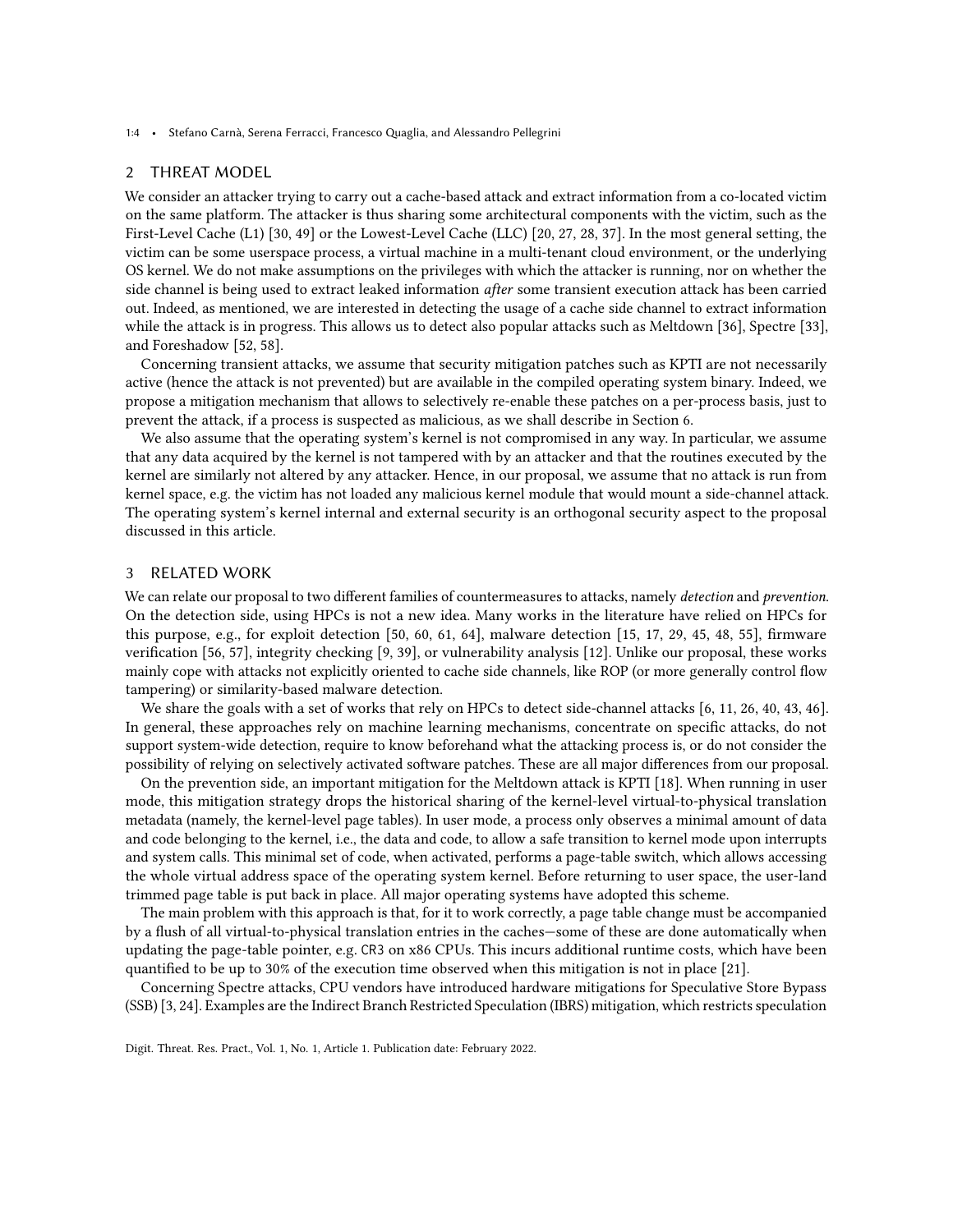Fight Hardware with Hardware: System-wide Detection and Mitigation of Side-Channel Attacks using Performance Counters • 1:5

of indirect branches, the Single Thread Indirect Branch Predictors (STIBP) mitigation, which prevents indirect branch predictions from being controlled by the sibling hyperthread, and the Indirect Branch Predictor Barrier (IBPB) mitigation, which ensures that earlier code's behavior does not influence later indirect branch predictions. The software community has been cold towards these mitigations, as they have been reported to slow down typical workloads up to 50% [\[13\]](#page-21-11).

On the other hand, one software mitigation to Spectre-like attacks, which introduces a minimal overhead, is the retpoline [\[1\]](#page-21-4). It is a software construct that ensures that if the CPU is mispeculating due to some attack being carried out against some branch prediction unit, then the pipeline will be filled with an infinite loop. This prevents arbitrary code execution, which could also induce data leaks.

Our work grounds on these and other mitigation patches and strategies. However, our goal is to enable these patches at a very fine grain, i.e., whenever a process is suspected as malicious. This finer grain should reduce the performance impact in the general lifetime of the system while ensuring a higher security level with respect to an utterly unpatched system.

# <span id="page-4-0"></span>4 DETECTING SIDE-CHANNEL ATTACKS

The overall architecture and methodology that we use to enable prompt detection of side-channel attacks are depicted in Figure [1.](#page-5-0) We rely on a combination of measures taken from HPCs in real-time, which allows us to discriminate processes that are more likely to perform operations on the cache hierarchy, indicating that they are mounting a side-channel attack. At the kernel level, we have four major components involved in the system-wide monitoring of the attacks to detect the activity of malicious processes. The Monitor module directly interacts with hardware performance counters, programming them to acquire the measures to build our detection metrics. Data coming from HPCs are stored directly in a process' task\_struct. The Detector module relies on these data to compute detection metrics and deem a running process as suspected or not—again, this information is stored in the task struct. If a process is suspected, the Mitigator module will detect it and apply proper mitigations. The Scheduler module interacts with the operating system's scheduler. It is one of the fundamental components to enable system-wide detection and per-process mitigations: every time that a different task\_struct is scheduled, both the Mitigator and the Monitor modules are notified to enable/disable mitigations and reprogram HPCs, respectively, to account for the newly scheduled process.

#### 4.1 Architectural Details and Preliminary Work Hypotheses

Since we are interested in the malicious usage of caches to extract information, it is beneficial to discuss how the CPU interacts with the caching subsystem briefly. Its organization is depicted in Figure [1](#page-5-0) for the Intel architecture, which we use as our reference, where there are three levels of CPU caches. The caches closer to the CPU are smaller and faster, and the caches further away are larger and slower. At the first level, there are two caches, L1i and L1d, which keep code and data, respectively. The L2 cache unifies code and data and, in almost every x86 CPU, represents the last cache level private to the core, while, as the final level, there is the Last Level Cache (LLC), a shared memory level among all cores of the same die. Two important cache properties to be considered are inclusiveness and associativity. The former defines the way a cache level behaves with respect to the higher ones, which can be:

- (1) inclusive: this level always contains data stored in the higher levels;
- (2) exclusive: precisely the opposite of the previous one;
- (3) non-inclusive: it does not guarantee that higher levels state is a subset of the current one.

This work considers inclusive caching systems since they represent the most diffused chipset for Intel processors. On the other hand, associativity is a strategy that divides a single cache level into multiple sets, where part of the physical address is used to index into the corresponding cache set. It is helpful to reduce chip complexity while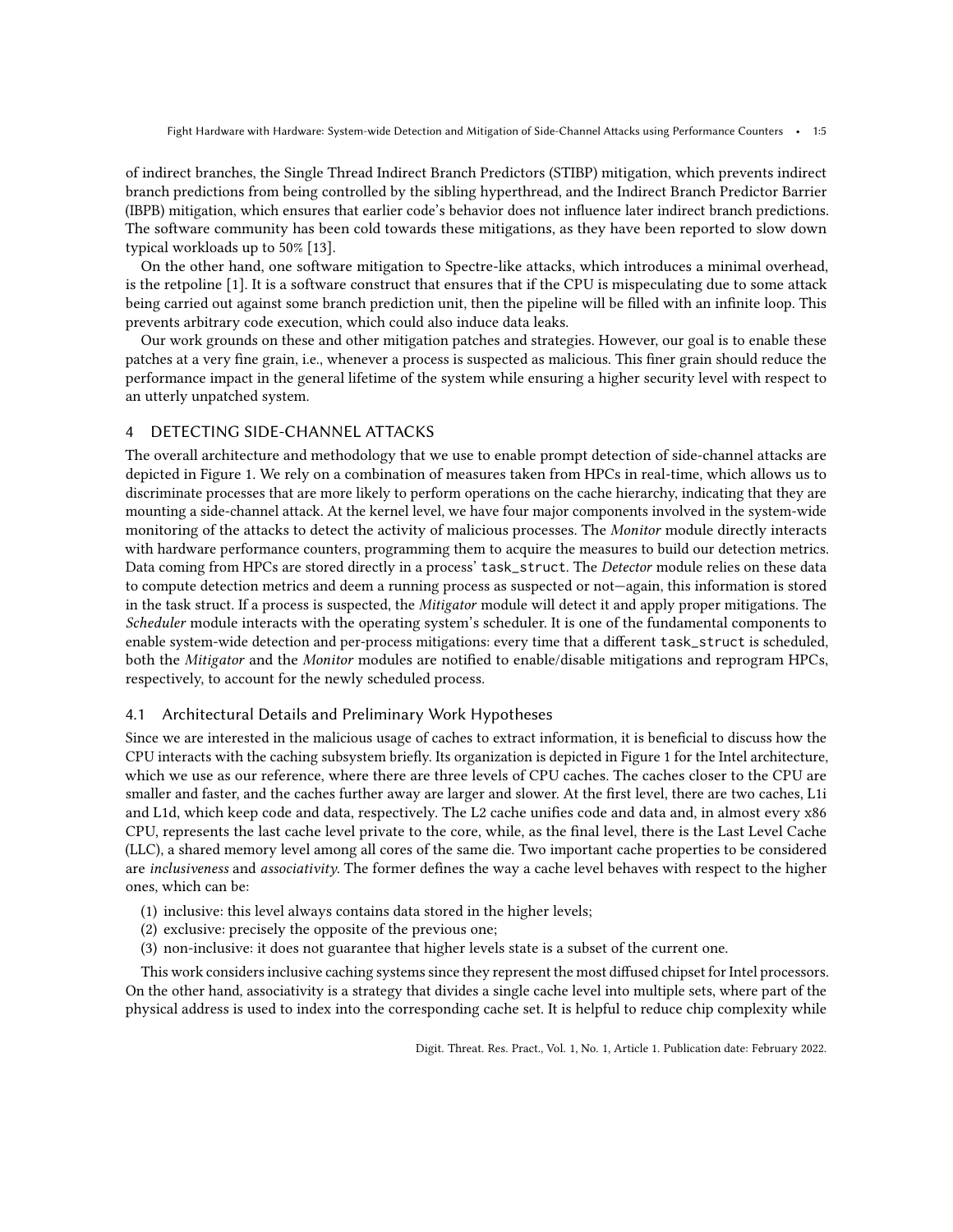<span id="page-5-0"></span>1:6 • Stefano Carnà, Serena Ferracci, Francesco Quaglia, and Alessandro Pellegrini



Fig. 1. Overall detection architecture and components involved in memory access—hit paths are not shown.

providing a more efficient cache implementation. Also, the page table walk firmware relies on the CPU caches to further improve the performance of a TLB miss [\[53\]](#page-23-16). In particular, the PTEs for the different page table levels are not stored only in the CPU caches, but modern processors also store them in page table caches or translation caches [\[5\]](#page-21-12). Independently of the associativity strategy, we work at the granularity of the single cache line.

HPC operations are based on the concept of *hardware events*. Examples of hardware events are a write operation in memory, a cache miss, or the fact that a conditional branch in the execution flow of the program has been taken. The events that a processor is aware of (and can be measured) are highly coupled with the actual processor architectural family. This is because the generation of a hardware event is physically triggered by data paths or control signals implemented in the actual control unit of the CPU, which is often subject to partial or complete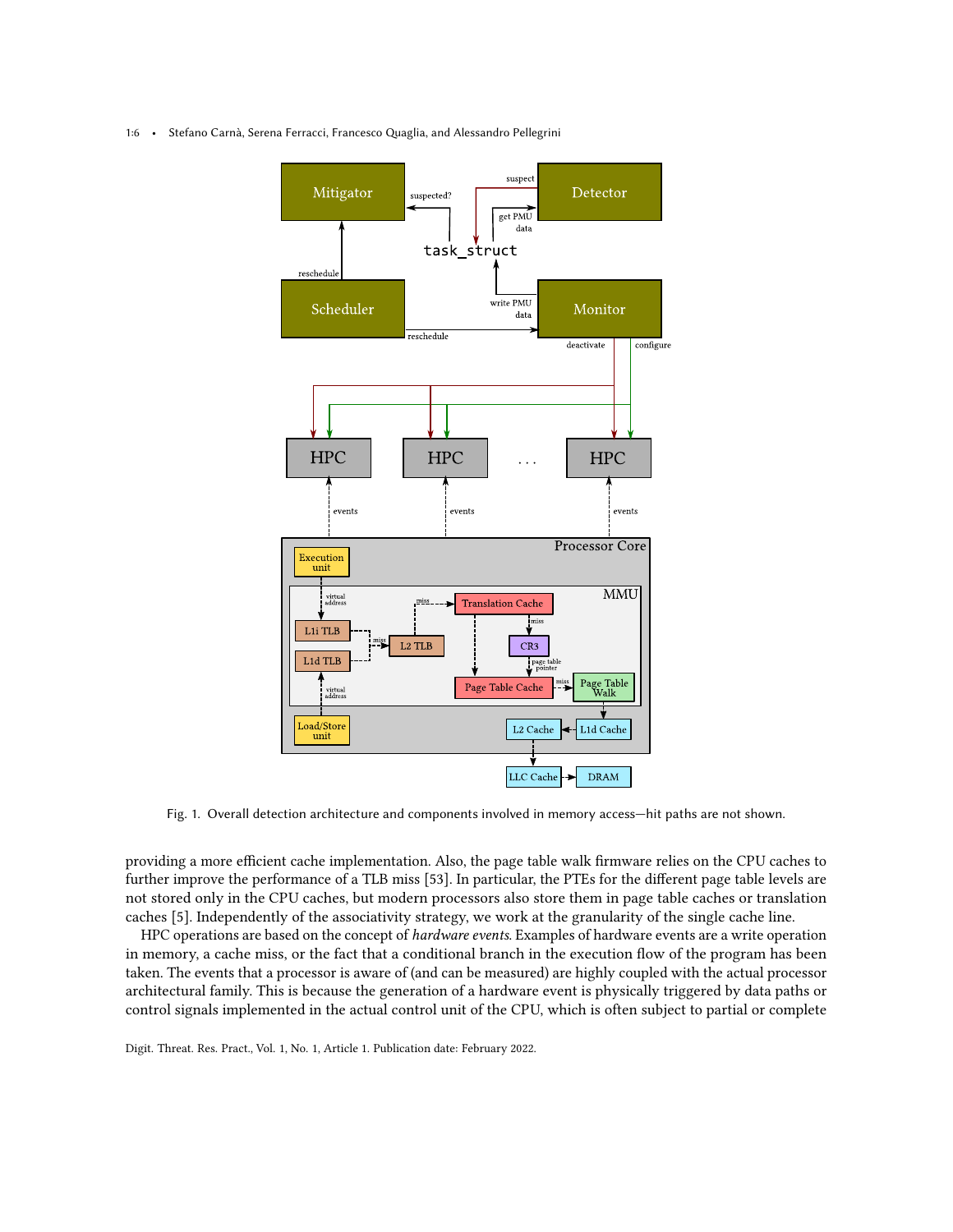Fight Hardware with Hardware: System-wide Detection and Mitigation of Side-Channel Attacks using Performance Counters • 1:7

re-implementation across different families of processing units. In the literature on hardware profiling, this extremely low-level information is often referred to as micro-architectural events.

Each HPC can be configured to track one micro-architectural event at a time. The software interface to control an HPC is implemented by relying on a couple of model-specific registers (MSRs): (1) a selector (or control) register which is used to specify the HPC operating mode and the micro-architectural event to be observed; (2) a counter register, which is incremented every time the associated micro-architectural event is triggered—of course, the counter can overflow.

The *control* register can be used to activate two different operating modes. When the HPC is configured to work in *counting mode*, the *counter* register simply accumulates the number of target micro-architectural events observed while any program is running on the CPU. On the other hand, when the HPC is working in sampling mode, the system generates a Performance Monitoring Interrupt (PMI) as soon as the counter register overflows. We have configured our reference implementation to rely on sampling mode, as we shall discuss.

#### <span id="page-6-1"></span>4.2 Detection Metrics

In this Section, we describe the metrics we have devised to determine whether some malicious side-channel activity is going on. In an initial set of metrics, we relied on the idea that the exploitation of a side channel is based on bringing the caching system into a known initial state. Successively, the attacker attempts to determine whether some change has occurred in the cache state. However, considering inclusive caching systems, which represent our target, we know that bringing the cache into a given state (e.g., a cache line is flushed or a cache set is primed) means performing an operation that is necessarily reflected into the state of caches at all the levels, from L1 to LLC.

Based on this observation, we decided to relate to each other volumes of micro-architectural events that are generated at different levels within the caching system. At the same time, we wanted to focus on events that are  $\rm \tilde{P}$  not easily manipulable (in terms of their volume generation at a specific cache level) by an attacker $\rm ^3$  $\rm ^3$ . Therefore, we decided to avoid considering cache hits and to focus exclusively on cache miss events.

Independently of whether the initial state of the cache when the attack is started is based on cache-line flushes or cache-set primes, a side channel is anyhow based on re-accessing the same cache line to discover changes into the state. Clearly, the "interface" for the observation is the L1 cache, but the actual cache access needs to pass through lower levels if a miss is observed. On the other hand, if a miss has been experienced at the L1, the likelihood of observing misses at the lower levels is expected to be high. In fact, by the nature of a cache side channel, the victim either brought some cache line into the caching system, up to L1, or gave rise to cache line replacement involving all the cache levels because of inclusiveness.

Considering that in inclusive caching systems the volume of cache misses at upper levels is greater than or equal to the ones at the lower levels, our first two detection metrics are based on the ratio between the number of cache misses at L1 denoted as  $L1_{miss}$ , and the corresponding values at lower levels denoted as  $L2_{miss}$  and  $LLC_{miss}$ . We have therefore two predicates  $P_1$  and  $P_2$  for building our side channel suspicion, which are based on relating the aforementioned ratios to thresholds, namely:

$$
\mathcal{P}_1: L2_{miss}/L1_{miss} > \phi_1 \tag{1}
$$

$$
\mathcal{P}_2: LLC_{miss}/L1_{miss} > \phi_2 \tag{2}
$$

with the values of  $\phi_1$  and  $\phi_2$  both included in the interval [0,1]. Clearly, the value zero for these thresholds leads to a highly conservative setting where the predicates always hold, leading to suspicion independently of the

<span id="page-6-0"></span><sup>&</sup>lt;sup>3</sup>As an example, an attacker might easily give rise to volumes of cache hits at the L1 in an uncorrelated manner to the cache hits observable at the LLC.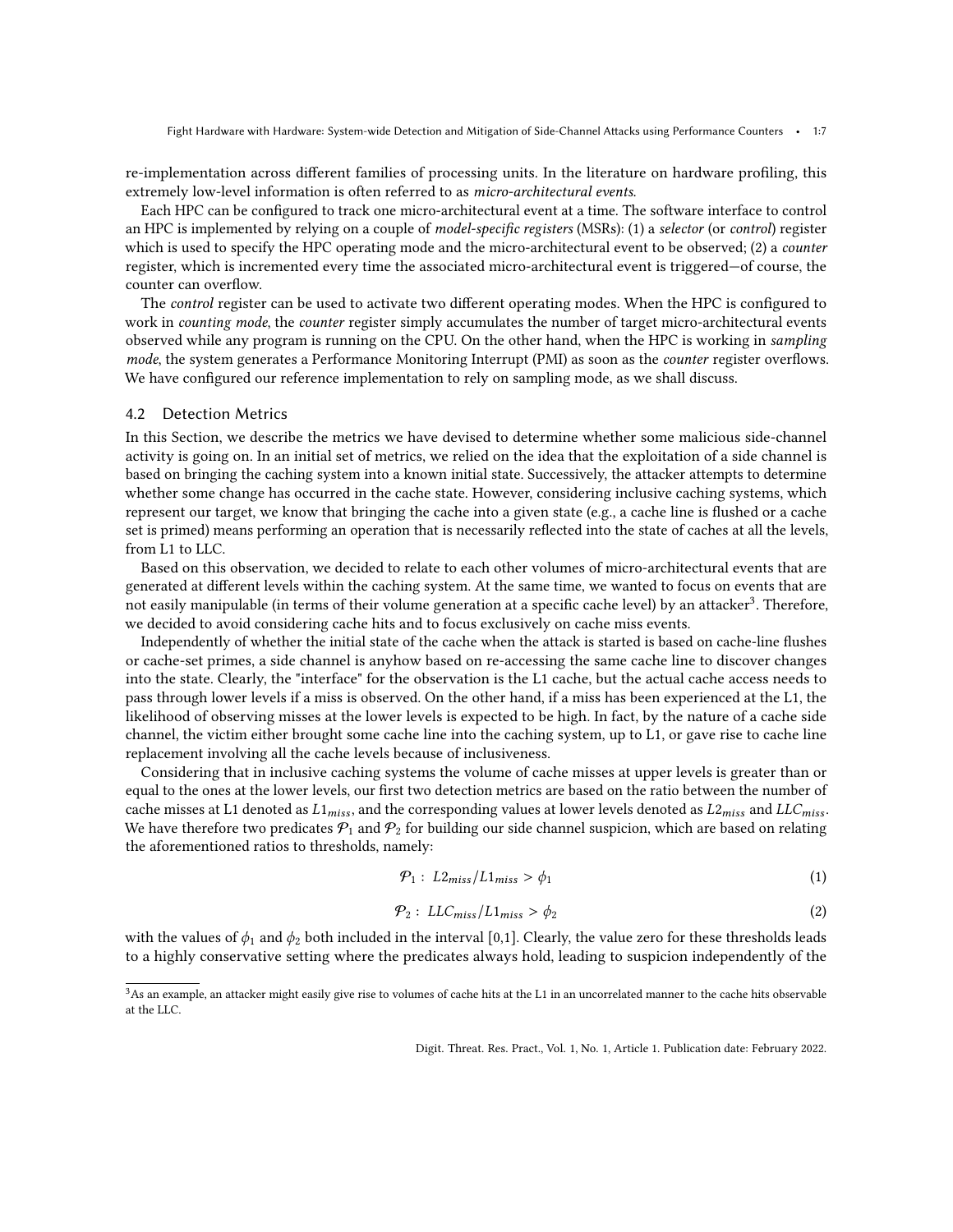1:8 • Stefano Carnà, Serena Ferracci, Francesco Quaglia, and Alessandro Pellegrini

actual execution pattern. Values closer to one are more representative in terms of the ability to discriminate between malware and benignware.

Another interesting point about caching is that the caching hierarchy typically supports data prefetch in order to implement anticipated reads useful to serve access locality by the applications. For example, this is the case of the L2 cache in Intel processors. However, a cache side channel is typically based on activities that target a specific cache line. Hence, we may expect that prefetched data may result useless. On the other hand, the scarce exploitation of prefetched data is challenging to be discovered by relying on miss events. For this reason, we devised an additional metric based on the relation between the number of write-back operations for cached lines at the L2 cache, which we denote a  $L2_{write-back}$  and the number of lines fetched (including the prefetched ones) still at the L2, which we denote as  $L2_{lines-in}$ . Accordingly, we derive a third predicate  $\mathcal{P}_3$ , based on an additional threshold  $\phi_3$ , still having a value in the interval [0,1], in order to determine the side channel suspicion, according to the following expression:

$$
\mathcal{P}_3: L2_{write-back}/L2_{lines-in} < \phi_3
$$
\n(3)

Essentially, predicate  $P_3$  is intended to capture all the scenarios where data update activities do not comply with locality expectations (especially for very low values of  $\phi_3$ ), which can be an indication of some unexpected non-local behavior.

The above-described metrics and predicates are tailored at direct cache side-channel attacks, namely those attacks that are based on managing cache lines/sets explicitly with data in the address space of the attacker. Another way of attacking the cache to mount a side channel is to have indirect attacks based on the fact that memory management metadata, in particular, page table entries, are still cached (see Figure [1\)](#page-5-0). This may lead to evict cache sets with these metadata, thus enabling the determination of the metadata re-access time to discover whether some victims had conflicting accesses to the same cache line used to keep the page table entries. To cope with these kinds of attacks, we devised an additional metric, based on the number of TLB misses at the second level of the page walk, denoted as  $TLB_{miss-level-2}$  and the number of L1 cache misses. In particular, a high value of the ratio between TLB misses and L1 misses is representative of a behavior not conforming with classical locality (namely, a behavior not conforming with good exploitation of already carried out virtual-to-physical address translations). This may therefore be a behavior where a cache miss is generated just because of the will to fill the TLB (upon a TLB miss) with data leading to a cache line replacement. In order to determine the side channel suspicion in such indirect attack scenarios, we have therefore the following additional predicate:

$$
\mathcal{P}_4: TLB_{miss-level-2}/L1_{miss} > \phi_4
$$
\n(4)

where  $\phi_4$  is this time not constrained in the interval [0,1].

At this point, we can combine the above-defined predicates to determine whether to suspect that a side channel exploitation is taking place, or not. Before doing this, for direct side-channel attacks, we exploit again the ratio  $TLB_{miss-level-2}/L1_{miss}$  to define the following additional predicate:

$$
\mathcal{P}_5: TLB_{miss-level-2}/L1_{miss} < \phi_5 \tag{5}
$$

with  $\phi_5 < \phi_4$ . Actually,  $\mathcal{P}_5$  expresses the fact that there is no bias generated by a direct side-channel attack in terms of the increase in the volume of TLB misses, with respect to the volume of L1 misses related to actually-accessed data. In fact, direct attacks only exploit data in the address space (not memory address translation metadata). Overall, for direct attacks we define a combined predicate  $S_1$  to determine whether to raise a suspect as the following combination of  $P_1$ ,  $P_2$ ,  $P_3$ , and  $P_5$ :

$$
S_1 = \mathcal{P}_1 \wedge \mathcal{P}_2 \wedge \mathcal{P}_3 \wedge \mathcal{P}_5 \tag{6}
$$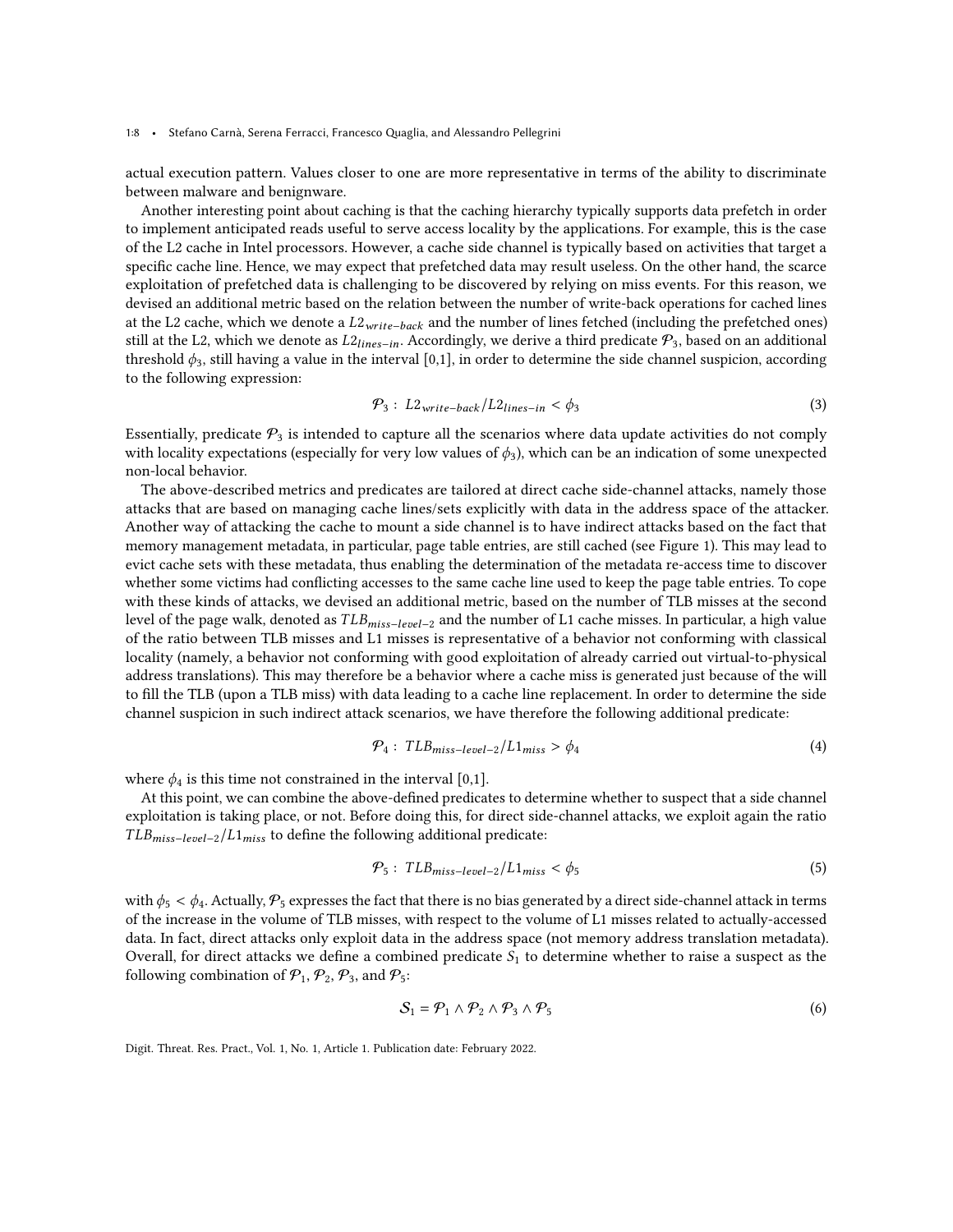For indirect attacks, we just have  $\mathcal{P}_4$ . Finally, a side channel suspicion is raised based on the following combination of  $S_1$  and  $\mathcal{P}_4$ :

<span id="page-8-2"></span>
$$
S: S_1 \vee \mathcal{P}_4 \tag{7}
$$

# <span id="page-8-1"></span>4.3 Setting up the thresholds

Basing the detection on measures from HPCs compared against thresholds has already been identified in the literature as a possible pitfall [\[14\]](#page-21-5). However, a significant identified issue is related to how these thresholds are set and how they are employed. In particular, while it is clear that thresholds could be circumvented (e.g., by inducing page faults to affect the accuracy of the measured events [\[14\]](#page-21-5)), we emphasize that we play on the safe side. Indeed, we use thresholds to discriminate between relations among events, which are in any case representative of the ultimate utilization of the side channel to extract information. Furthermore, our approach to side channel detection is based on combining metrics (via the combination of predicates involving these metrics), which should favor robustness.

Nevertheless, relying on hardcoded thresholds would make the approach difficult to maintain over time, requiring significant manual intervention. Changes in the hardware, or peculiarities of specific CPUs, are some of the aspects which could require to re-tune the thresholds.

The behaviors which we discriminate with our metrics depend mainly on the architecture of the cache of the machine in which the thresholds are used to discriminate a process as malicious or not. To this end, our system explicitly allows defining the values for the different thresholds  $\phi_i$  for the actual machine on which we perform the detection at configuration time. In our reference implementation—see Section [7](#page-13-0) for additional details—this is done by running:

- A set of side-channel attacks in a controlled environment.
- A set of benchmark applications from different fields.

By relying on these attacks and on the behavior of the benchmarks (which represent the benignware part), we can estimate proper values for the thresholds, which are used in our detection mechanism. In particular, we define a threshold value as the average of the two (already averaged values) for the cases of the run attacks and benchmarks. We note that including benignware execution in the setup of the thresholds gives rise to a somehow conservative estimation of the threshold values that is, anyhow, not unfavorable to non-malicious software.

We note that to avoid bias in the experiments, the synthetic attacks which we carry out at system startup are different from the ones which have been used to test our approach. This is an approach similar in spirit to techniques that perform preliminary probing of the hardware architecture in order to carry out an attack effectively [\[54\]](#page-23-17).

# <span id="page-8-0"></span>5 SYSTEM-WIDE DETECTION AND REFERENCE IMPLEMENTATION

As mentioned, our goal is to carry out a system-wide detection of possible attacks relying on side channels to extract information. This detection is carried out at the kernel level—our reference implementation is based on a set of patches applied to Linux 5.4.145. In our implementation, we have targeted the Intel architecture, considering its widespread nature [\[47\]](#page-23-18) and the fact that it has been repeatedly subject to multiple attacks in the last years. Nevertheless, as we discuss, our reference implementation can be easily ported to other architectures, such as AMD.

# 5.1 Selected Monitoring Events and Strategy to Acquire HPC Data

We must first give additional details on how we have configured HPCs. Sampling has been set to follow the number of clock cycles-CPU\_CLK\_UNHALTED on Intel CPUs, PMCx076 (CPU Clocks not Halted) on AMD. With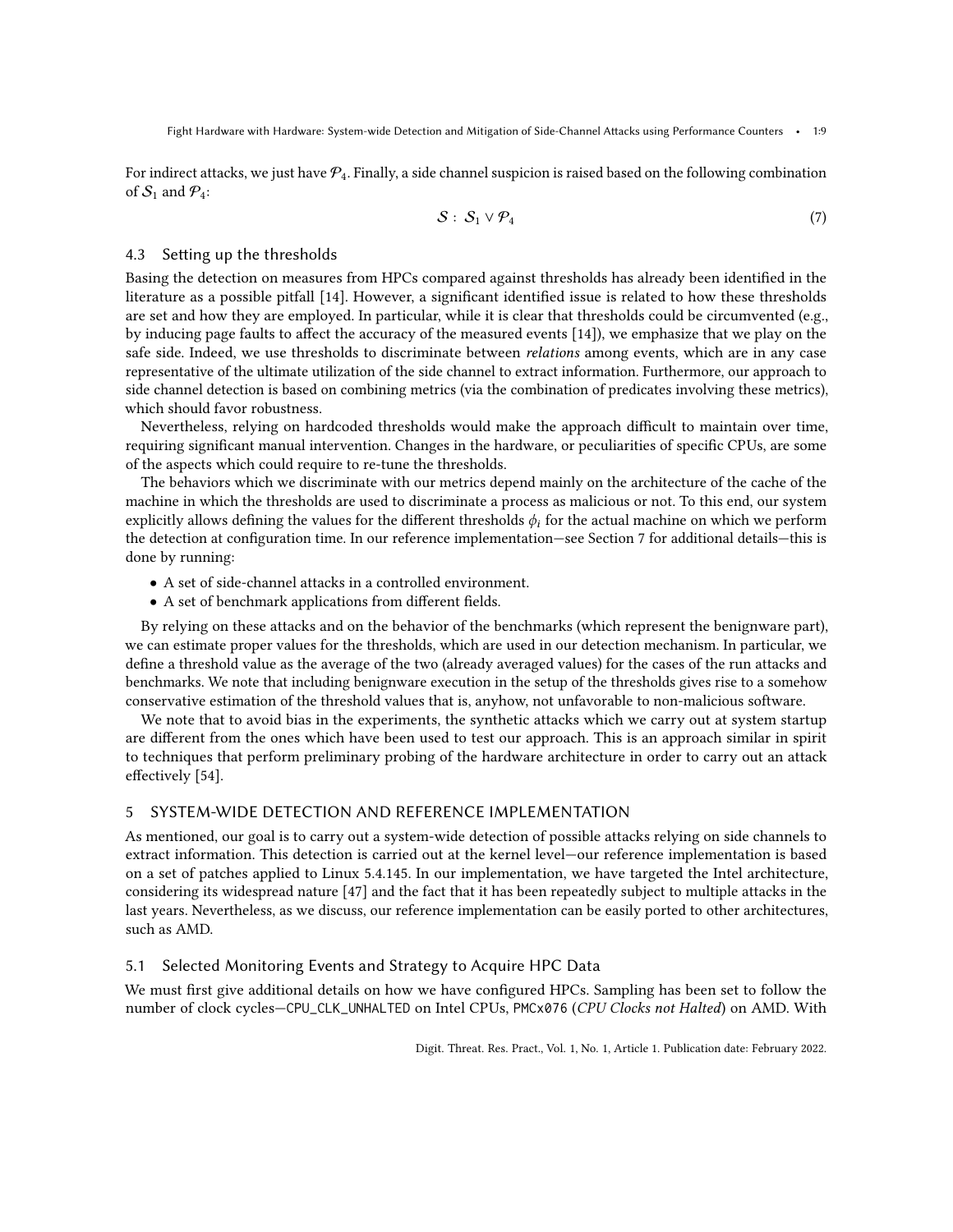#### 1:10 • Stefano Carnà, Serena Ferracci, Francesco Quaglia, and Alessandro Pellegrini

respect to the measures, we have tried to select stable measurements to instantiate the proposed metrics. In particular, the following events have been selected [\[4,](#page-21-13) [23\]](#page-22-19):

- $\bullet$  L1<sub>miss</sub> is mapped to the L2\_RQSTS.ALL\_DEMAND\_DATA\_RD event. On AMD, a suitably corresponding event is PMCx041 (Data Cache Misses);
- $\bullet$   $L2_{miss}$  is mapped to the <code>L2\_RQSTS</code>.DEMAND\_DATA\_RD\_MISS event. On AMD, a suitably corresponding event is PMCx07E (L2 Cache Misses);
- $LLC_{miss}$  is mapped to the OFFCORE\_REQUESTS.L3\_MISS\_DEMAND\_DATA\_RD event. On AMD, a suitably corresponding event is PMCx0E0 (DRAM Accesses);
- L2<sub>write-back</sub> is mapped to the L2\_TRANS.L2\_WB event. On AMD, a suitably corresponding event is PMCx07F (PMCx07F L2 Fill/Writeback (L2Writebacks bit set));
- L2<sub>lines-in</sub> is mapped to the L2\_LINES\_IN.ALL event. On AMD, a suitably corresponding event is PMCx07F (PMCx07F L2 Fill/Writeback (L2Fills bit set));
- $TLB<sub>miss</sub> length$  is mapped to the DTLB\_LOAD\_MISSES.MISS\_CAUSES\_A\_WALK event. On AMD, a suitably corresponding event is PMCx045 (PMCx046 Unified TLB Miss).

We have configured our implementation for scenarios where Simultaneous Multi-Threading (SMT) is disabled. This choice is motivated by the fact that, with SMT disabled, Intel CPUs of various generations offer at least eight programmable HPCs, which are enough to sample all the parameters involved in our metrics. With SMT enabled, this number would be reduced to four on many CPUs. Furthermore, by disabling SMT, we remove the noise in the experimental assessment related to the need to time-share the HPC units to gather data related to different measures, thus focusing better on the validity of our approach. Using our approach with SMT enabled is possible, but it requires techniques to share HPCs to read multiple measures, which are out of the scope of this article.

In our reference implementation, we have tackled the cost of running the PMI handler by installing a custom interrupt handler lined up on a free vector in the Linux Interrupt Descriptor Table (IDT). This custom interrupt handler, which is reserved for PMIs, bypasses the traditional activation scheme for interrupt management in Linux. Indeed, Linux typically manages a hard interrupt by activating multiple nested functions, in particular related to the identification of the proper Interrupt Service Routine in charge of managing the IRQ. This is a cost that cannot be paid to just record a number of occurred events from an HPC.

Our custom stub accounts for the bare minimum amount of actions required to serve the interrupt request (namely: possibly execute swapgs, change the page table if KPTI is active, set the per-CPU flags used to determine the execution in kernel mode, take a CPU snapshot). After the actual mode change, we filter out possible spurious interrupts, and we collect samples from HPCs. We then compute our detection metrics<sup>[4](#page-9-0)</sup>, determine whether to consider the current process as suspected or not, and finally return from interrupt. The obtained data are saved on a per-process basis in the task\_struct of the thread currently running on the core, which is serving the interrupt request.

Another important aspect is related to the fact that HPCs are shared among processes scheduled on it. As shown in [\[14\]](#page-21-5), underestimating this property leads to an inconsistent behavior of the system-wide detection mechanism. To cope with this aspect, upon context switch (prepare\_task\_switch()), if the observed data is enough, we early evaluate the metrics for the about-to-be-descheduled process. On the other hand, before returning control to the newly-scheduled process (namely, in finish\_task\_switch()), we logically reset the HPCs and start the measurement of the about-to-be-scheduled process. In this way, we do not mix HPC data coming from the execution of different processes if a thread is scheduled/descheduled in the middle of an observation window, which could lead to an erroneous detection.

<span id="page-9-0"></span> $4$ We have implemented metrics evaluation in integer arithmetic, both to reduce the execution time and not to poison the FPU—we are not explicitly saving the FPU state.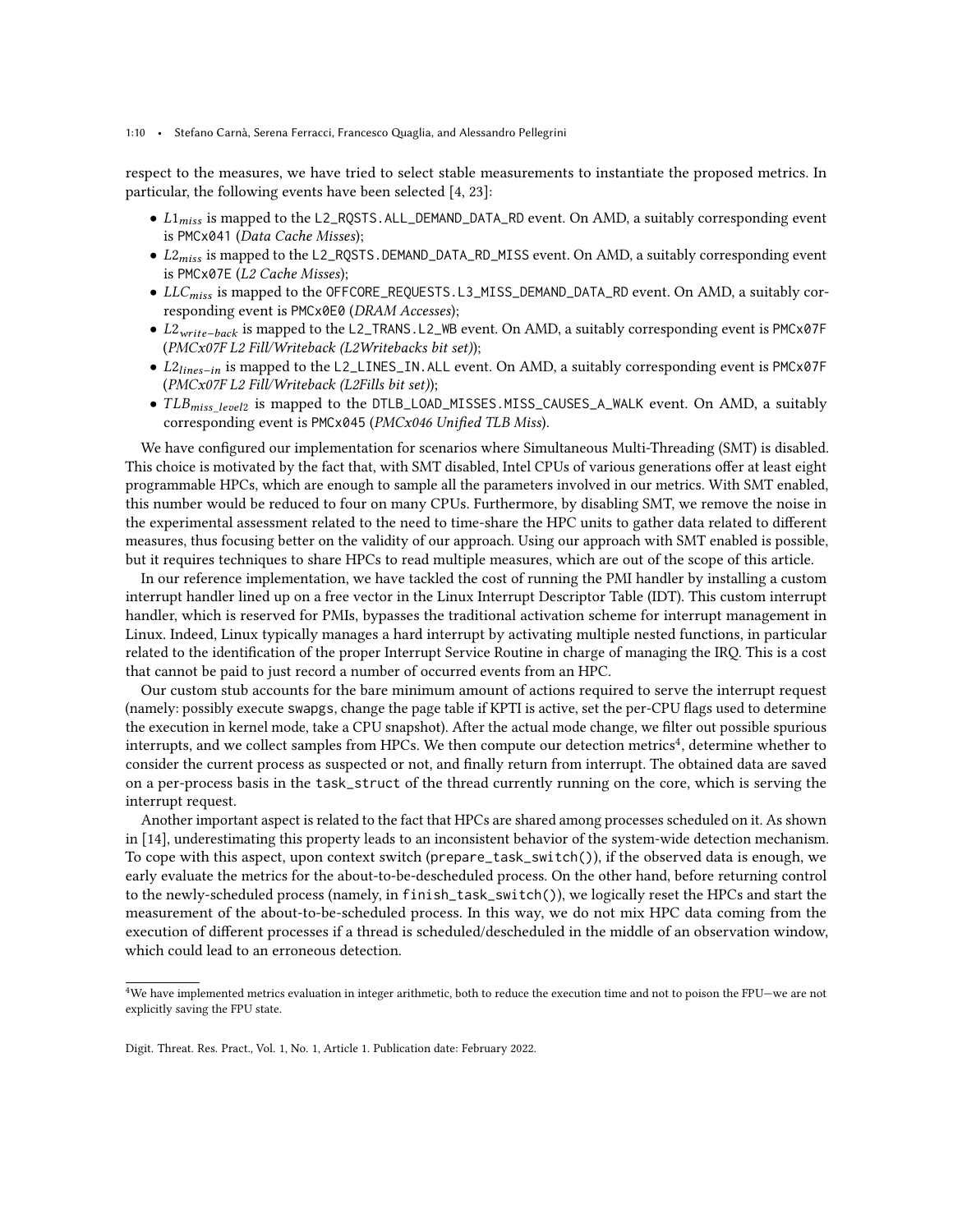As a last note, we have configured HPCs to explicitly filter out activities when running in kernel mode—the USR configuration bit in the HPC control register. In this way, every time that we run in kernel mode (also to extract the values of some HPCs upon a PMI), we do not overcount the measures taken from HPCs—this solves another source of unreliability observed in  $\left[14\right]^{5}$  $\left[14\right]^{5}$  $\left[14\right]^{5}$ .

#### 5.2 Observation Windows

As discussed, an effective system-wide detection requires filtering out all the activities not directly related to the instruction sequence of the attack to avoid pollution in the observed data. Given that HPCs cannot leave the micro-architectural domain, it is impossible to identify program phases just by counting low-level events. This aspect could allow an attacker to blend the malicious code into any program, concentrating the attack phase to a limited execution time window.

To cope with this problem, we divide the entire observation period into time slots, which are handled as observation windows of HPC values that are inspected one by one. This allows discriminating among different execution phases. Such a discretization is applied to the number of elapsed clock cycles (which defines a constant unit among all running processes) rather than events such as retired instructions—they may warp the time slot depending on the executed instruction<sup>[6](#page-10-1)</sup>. This window is preserved across context switches and is not shared among processes/threads, thus guaranteeing a coherent inspection of the execution flow. In other words, if a process/thread is descheduled in the middle of an observation window, once it is rescheduled, we resume collecting HPC data from the same exact "point" in the observation window at which it was descheduled. We also note that this approach allows overcoming the problem affecting other works (see, e.g., [\[41\]](#page-23-19)), in which data collection is associated with the entire program execution.

The related HPC's overflow defines the beginning and end of a time window. It is essential to determine the time slot size so that the observable data is enough to discriminate meaningful program phases. A too-small size may cause each slot to provide noisy and poor information, while a too-large one will eventually fall into the same pitfall as in [\[41\]](#page-23-19), i.e., too much-aggregated data. Furthermore, the size of the time window is directly related to the overhead that the detection architecture introduces in the system because smaller slots imply more interrupts to be processed.

Similarly to what we have discussed in Section [4.3,](#page-8-1) we determine the minimum and maximum thresholds for the observation window at system startup, guaranteeing stable measurements. This is done via an adaptive approach: if we observe a large fluctuation in the data observed across two consecutive windows, we reduce the size of the window (up to a compile-time defined minimum threshold, which accounts for the overhead in the measurement). Conversely, if variations are minimal, we increase its size (up to another compile-time defined maximum).

### 5.3 Suspecting Malicious Processes

After calculating the metrics in the PMI, they are compared to the respective thresholds, thus determining if the predicates driving suspicion hold—see expression [\(7\)](#page-8-2). Based on the inequalities results, we deem a process as malicious or not. Obviously, the classification of a process cannot be made based on a single observation because we would have an excessive number of false positives considering that, during its execution, a process can assume

<span id="page-10-0"></span><sup>5</sup>Unfortunately, Intel confirmed [\[25\]](#page-22-20) that using CPL through the PMC's OS-USR bits may lead to an incorrect result, such that the sum of OS-data and USR-data is not equal to the result obtained by counting without filters. This phenomenon is probably due to the high out-of-order execution degree, which makes it hard to associate the  $\mu$ op execution with the correct execution ring near a mode transition. Nevertheless, for our specific context, we have performed some tests in order to quantify this error and observed very minimal error values (less than 0.1%).

<span id="page-10-1"></span> $6$ Every instruction requires a certain number of clock cycles to be carried out, which varies according to several factors (e.g., the memory state).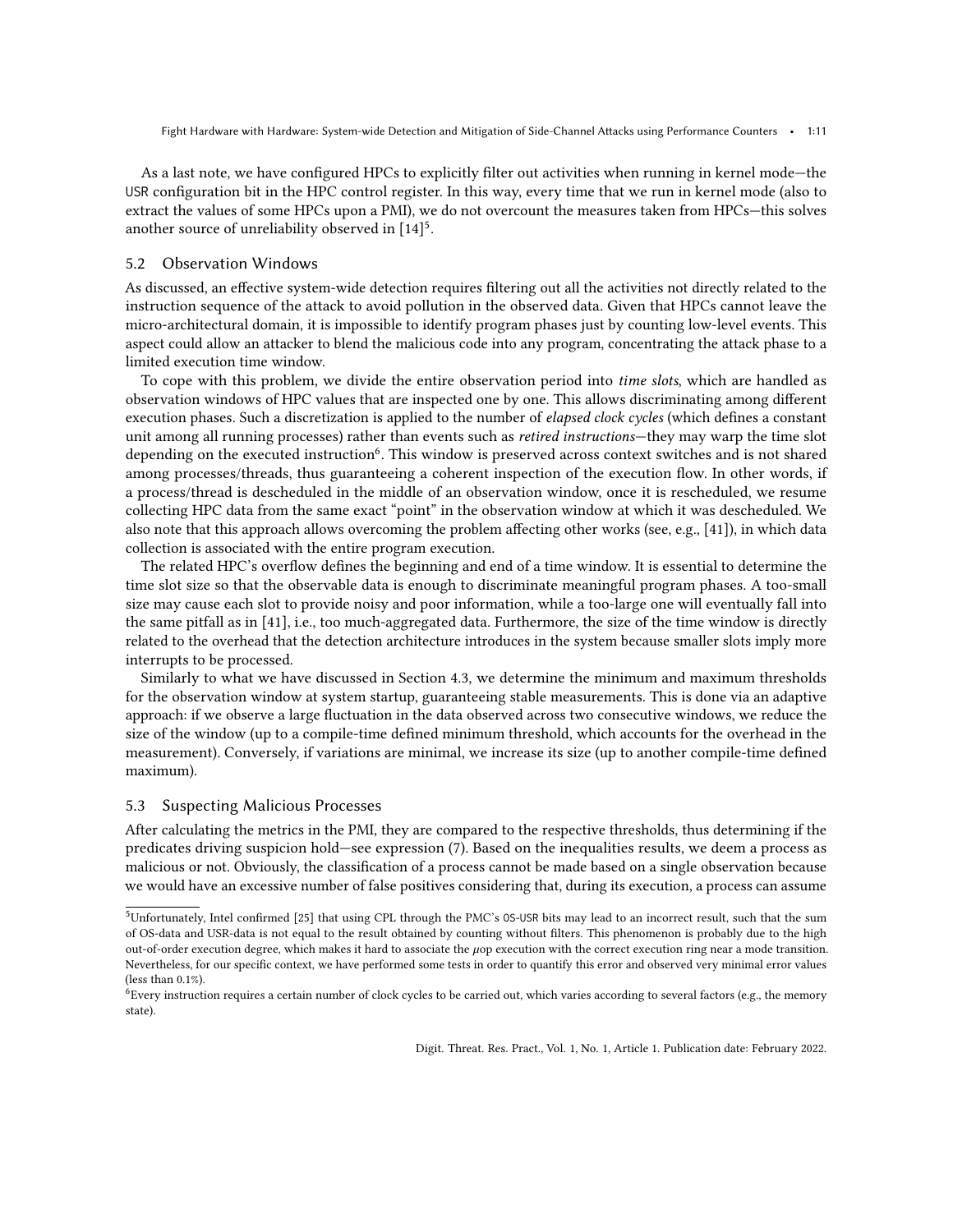1:12 • Stefano Carnà, Serena Ferracci, Francesco Quaglia, and Alessandro Pellegrini

different behaviors. For this reason, we have introduced a scoring system. The process's score will vary during execution as follows:

- the score is increased by  $\alpha$  if the results of the comparison between metrics and thresholds show a behavior similar to a side-channel attack;
- the score is decremented by  $\beta$  if the metrics do not detect any abnormal situation.

If the score reaches the value of a threshold  $\gamma$ , then the process becomes suspected.  $\alpha$ ,  $\beta$ , and  $\gamma$  are tunable hyperparameters of our model. These parameters are related to each other in the following way.  $\alpha$  indicates how fast a process becomes suspected: the higher the value, the smaller is the number of positive evaluations of the metrics required to flag it as malicious. Conversely,  $\beta$  determines how fast a process that was (incorrectly) considered suspicious starts again to be deemed benign.  $\alpha$  and  $\beta$  can be therefore used to control the responsiveness of our scoring system towards punctual activities (i.e., possibly malicious or not) exhibited within an observation window. In the general case, we assume  $\alpha \geq \beta$  to allow for a prompt-enough detection of a malicious process. Conversely,  $\gamma$  directly controls when a process becomes flagged as malicious. To some extent, it indicates the amount of data that the system tolerates to leak before deeming a process as suspected. In Section [7,](#page-13-0) we provide an empirical assessment of the behavior of our approach with respect to these parameters.

Once a process is suspected, this information is stored into current->mm->flags—we exploit bit 27, which is currently unused. We have explicitly decided to rely on the flags field in the mm data structure because, upon a fork(), this data structure is automatically copied by the kernel, to make it inherited by the child process. In this way, also if the attacker tries to jeopardize our detection system by relying on a multi-process attack, the behavioral information associated with children and the parent processes is shared.

### <span id="page-11-0"></span>6 MITIGATION STRATEGIES

Our kernel-based detection subsystem can flag a process as suspected. A suspected process is one for which we can implement mitigations. We note that this is not a destructive operation: even if we have incurred a classification error (i.e., a false positive), the fact that we enable mitigations will not cause runtime errors (e.g., abnormal termination) in the wrongly-suspected process. Indeed, we could only cause a performance slowdown. Nevertheless, considering the overall system, this slowdown will not be comparable to that observed if the mitigations we discuss here were activated by default for all processes—see Section [7](#page-13-0) for the overhead assessment. We have foreseen two families of mitigations: one related to side-channel attacks in general and one pertaining to transient execution vulnerabilities. The mitigations we put in place have value independently of whether our approach is used to detect the attacks or other support would be used to determine (potentially) malicious processes.

### 6.1 Side-channel Attack Mitigations

Multiple mitigations belong to this family. The first one entails that, in finish\_task\_switch(), before returning control to a thread of a suspected process, we flush the last-level CPU cache. This ensures that no data from other processes is available in the cache to be leaked. Of course, this is an intrusive operation performance-wise. However, it mainly affects the execution of the suspected process, for which the cache must be again warmed up upon its reschedule<sup>[7](#page-11-1)</sup>.

A second mitigation we devised tries to mitigate the fact that an attacker is likely running on a CPU core that is "close" to the cache used by the victim. Therefore, an additional strategy is to change the affinity of the attacker to move it to a different core which is not sharing the same level of cache with the victim. We note that this

<span id="page-11-1"></span> $^7\rm{We}$  think that the performance penalty paid by the OS kernel when managing interrupts that do not find cached data after the reschedule of the suspected process can have a limited impact, with respect to the fact that upon the reschedule the CPU-core is anyhow devoted to the specific activities related to the execution flow of the suspected process.

Digit. Threat. Res. Pract., Vol. 1, No. 1, Article 1. Publication date: February 2022.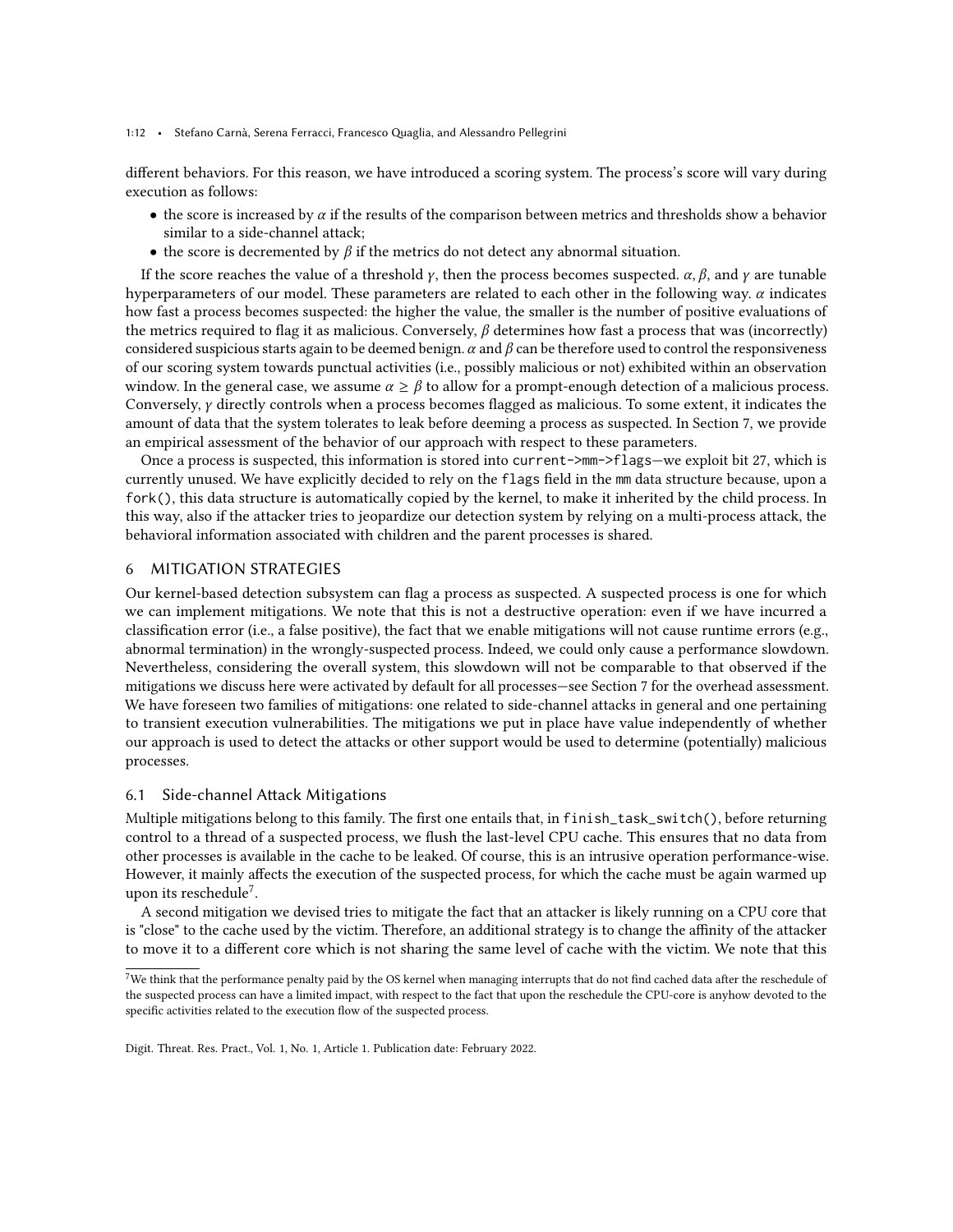mitigation could also be performance-intrusive, particularly for applications that have explicitly set their affinity, e.g., to control their memory-access latency on NUMA machines. However, the system administrator always can change the affinity for any thread. Hence our approach mimics such a kind of housekeeping job, in this case carried out for security purposes.

### 6.2 Transient Execution Mitigations

Another mitigation that we explicitly put in place is per-process enabling of KPTI. The baseline implementation of KPTI in Linux has been slightly changed to support this mitigation.

In particular, while we maintain the order-1 allocation (8 KB) for the first-level page table (pointed to by the CR3 register), which allows having two different views of the address spaces for each process (one for user mode, one for kernel mode), by default all processes rely on only one order-0 page table, which maps the whole kernel address space. This configuration resembles the traditional organization of the memory map in Linux before the introduction of KPTI. The two first-level page tables are kept synchronized following a scheme that resembles the one currently adopted to synchronize them whenever a userspace application allocates new physical memory. In particular, every time that a new set of physical pages is allocated, the kernel with KPTI enabled invokes \_\_pti\_set\_user\_pgtbl() which materializes in the user-level page table the newly-allocated virtual-to-physical translation metadata (the page table chain), also explicitly setting the NX bit, if available on the current architecture. This same scheme is adopted upon a fork(). We retain this scheme, although we explicitly differentiate between the user- and the kernel-level page table—this distinction is somewhat implicit in the current standard implementation of KPTI and relies on some hardcoded macros.

Upon a mode switch, the switch\_to\_kernel\_CR3 macro is used by the kernel to open access to the whole address space of the kernel. Upon return to userspace, the switch\_to\_user\_CR3 macro returns to the user-level page table. This scheme is done every time the machine transitions from user to kernel mode and vice-versa. Our goal is to selectively activate this scheme in a per-process way, reducing at most the cost for this operation.

To this end, we recall that a process becomes suspected while running in kernel mode, namely while a PMI is being processed. In that case, we set a flag in current->mm->flags. When returning to user mode, we explicitly check this flag. If it is set, we invoke switch\_to\_user\_CR3. This is enough to start applying the patches for a suspected process. Conversely, we cannot check this flag when transitioning from user to kernel mode. This is because we do not have access to current, which is stored in per-CPU variables, which are not accessible if the user-mode page table is set.

To check if we have to invoke switch\_to\_kernel\_CR3, we exploit the fact that the two first-level page tables belong to an order-1 allocation and are therefore contiguous (both in the virtual and in the physical address space). We have inverted the user and the kernel page table with respect to the current implementation of KPTI. This means that the user page table follows the kernel page table. Given the contiguousness of the pages, it is sufficient to check if bit 13 of the address contained in CR3 is set to 1. If this is the case, the thread enters kernel mode with the user-mode page table. This means that the thread belongs to a suspected process, and we, therefore, have to invoke switch\_to\_kernel\_CR3. On the other hand, if the bit is cleared, the process is not suspected, and the whole kernel virtual address space is already visible.

Of course, we want to account for suspected multi-threaded applications explicitly. In this scenario, two threads could be concurrently running on multiple CPUs. We want to minimize the time window when a thread is running with patches enabled, and another is not. As mentioned, to activate the patch, a thread belonging to a suspected process must perform a mode switch from kernel mode. To this end, after flagging a process as suspected, we explicitly send an Inter Processor Interrupt (IPI) to all other cores. This operation will require all CPU cores to transition to kernel mode. In this way, if a thread of the suspected process was running, the mode change will result in patch enabling.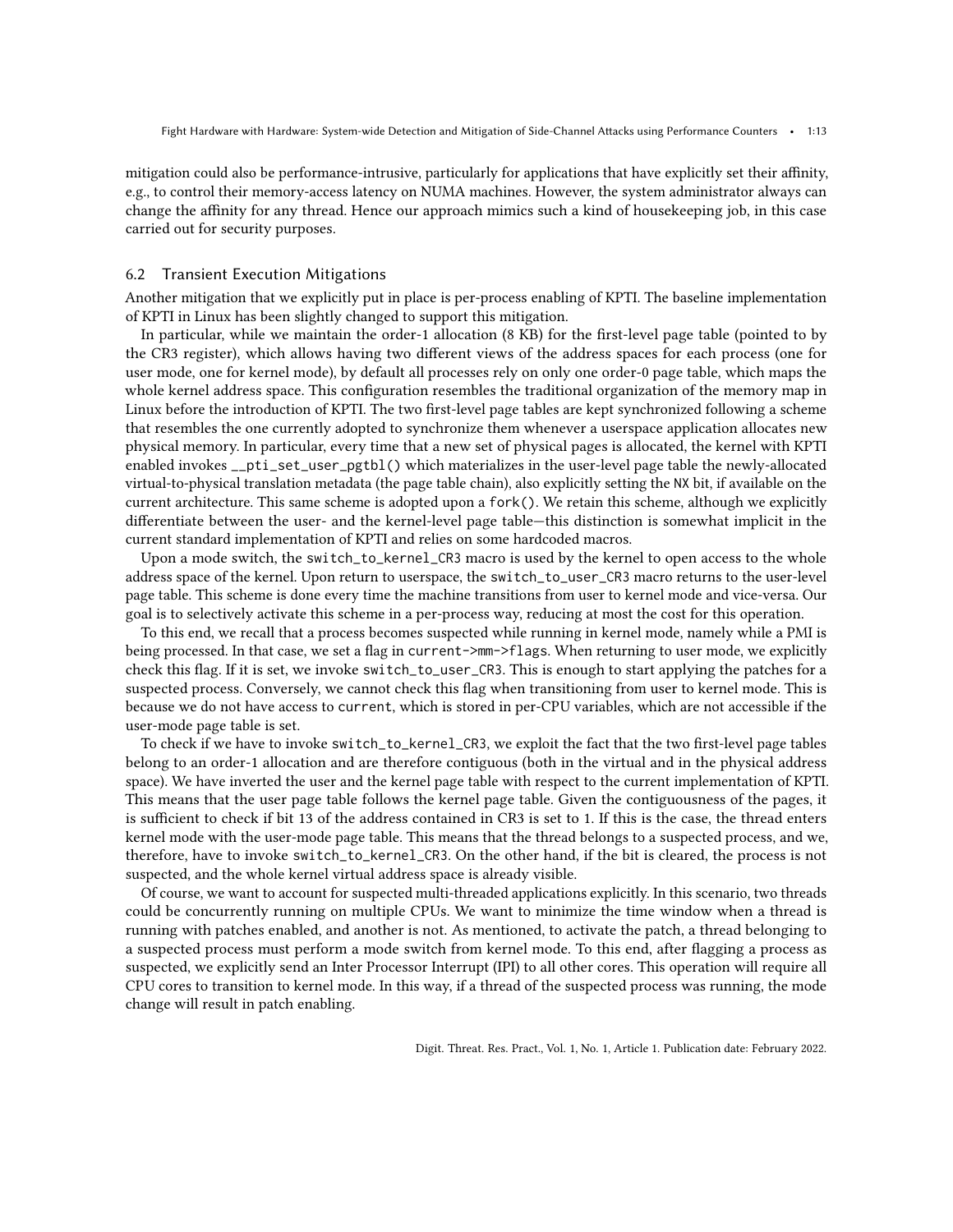#### <span id="page-13-2"></span>1:14 • Stefano Carnà, Serena Ferracci, Francesco Quaglia, and Alessandro Pellegrini

Table 1. An overview of considered cache side-channel attacks and references to the used implementations.

 $\overline{1}$ 

 $\triangleright$ 

| Name                                            | Same- | Cross-Core | <b>Shared Mem</b> | Measurement |
|-------------------------------------------------|-------|------------|-------------------|-------------|
| EVICT + TIME [35] (taken from $8$ )             |       |            | X                 | time        |
| PRIME + PROBE [27, 37] (taken from $9$ )        |       |            |                   | time        |
| PRIME + ABORT [16] (taken from $9$ )            |       |            |                   | <b>TSX</b>  |
| FLUSH + RELOAD [59] (taken from $\frac{9}{2}$ ) |       |            |                   | time        |
| FLUSH + FLUSH [19] (taken from $9$ )            |       |            |                   | time        |
| $XLATE + TIME [53] (taken from 9)$              |       |            |                   | time        |
| $XLATE + PROBE$ [53] (taken from <sup>9</sup> ) |       |            |                   | time        |
| $XLATE + ABORT$ [53] (taken from $9$ )          |       |            |                   | <b>TSX</b>  |
| <i>Meltdown</i> (taken from $10$ )              |       |            |                   |             |
| <i>Spectre</i> (taken from $^{11}$ )            |       |            |                   |             |
| Foreshadow [52, 58] (taken from [8])            |       |            |                   |             |

A similar mechanism has been put in place to enable/disable several other mitigation techniques, namely: i) Microarchitectural Data Sampling (MDS); ii) Spectre v1, v2, L1TF mitigations; iii) SSB mitigations; iv) KVM Non-Executable Huge Pages; v) TSX Asynchronous Abort. This is supported by quickly checking the flag in current->mm->flags to determine whether one specific mitigation should be activated, which might, in turn, require modifying the content of some MSR value (as in the case of SSB mitigations).

### <span id="page-13-0"></span>7 EXPERIMENTAL ASSESSMENT

#### 7.1 Experimental Setup

We have carried out an experimental assessment relying on multiple generations of Intel CPUs, namely using the following processors:

- i7-6700HQ 4x (SMT) L1 64KB (I,D) 8-way, L2 256KB, shared L3 6MB 12-way;
- $i7-7600U$  2x (SMT) L1 64KB (I,D) 8-way, L2 256KB, shared L3 4MB 16-way (with TSX);
- i5-8250U 4x (SMT) L1 64KB (I,D) 8-way, L2 256KB, shared L3 6MB 12-way;
- i7-9750H 6x (SMT) L1 64KB (I,D) 8-way, L2 256KB, shared L3 16MB 16-way;
- i7-10750H 6x (SMT) L1 64KB (I,D) 8-way, L2 256KB, shared L3 12MB 16-way.

To set up the thresholds and observation windows used by our detection system, we have run versions of the attacks listed in Table [1,](#page-13-2) as well as the following set of benignware applications: (1) Firefox, with both textual page, multimedia content access, and browser benchmarks such as JetStream2; (2) VLC, with both large and short videos and random skip of video portions, as well as repositioning; (3) Evince Reader, with both small and large size pdf files, and random skip of pages; (4) gedit for editing textual files of different sizes and random positioning onto the file portion to be edited; (5) all the kernel-level threads operating within the Linux kernel.

<span id="page-13-1"></span><sup>8</sup>[https://github.com/vusec/revanc.](https://github.com/vusec/revanc)

<sup>9</sup>[https://github.com/vusec/xlate.](https://github.com/vusec/xlate)

<sup>10</sup>[https://github.com/paboldin/meltdown-exploit.](https://github.com/paboldin/meltdown-exploit)

<sup>11</sup>[https://github.com/Eugnis/spectre-attack.](https://github.com/Eugnis/spectre-attack)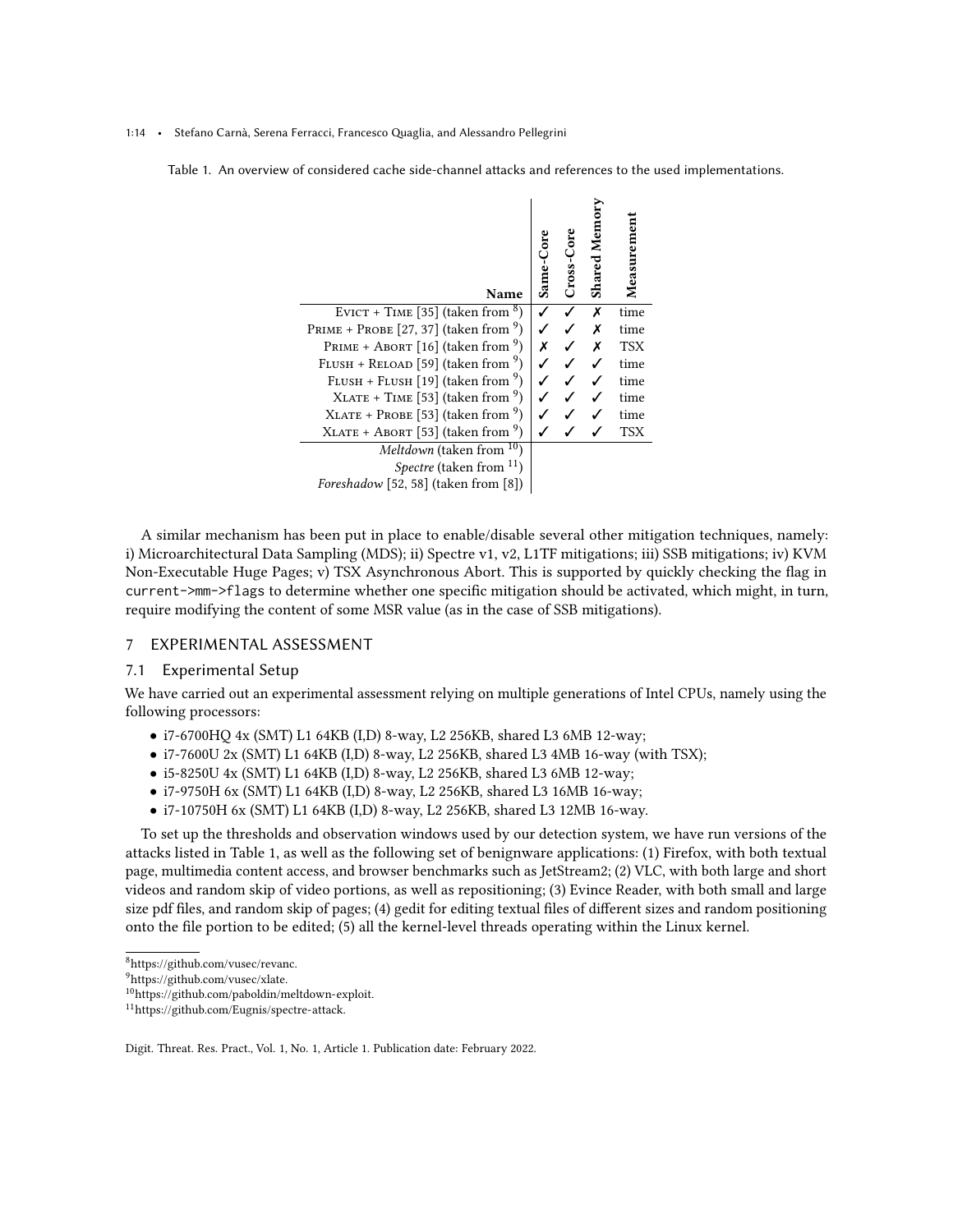<span id="page-14-0"></span>Table 2. Comparison between HPCs and Software Instrumentation on all the architectures. Err represents the distance (%) between HPCs and SW while HPCvar shows the HPCs variation coefficient.

|                      | i7-6700HO |                          |             | i7-7600U                 |             |                          | i5-8250U    |                          |                          |                          |      |                |
|----------------------|-----------|--------------------------|-------------|--------------------------|-------------|--------------------------|-------------|--------------------------|--------------------------|--------------------------|------|----------------|
|                      | HPCs      | <b>SW</b>                | Err         | <b>HPC</b> var           | <b>HPCs</b> | <b>SW</b>                | Err         | <b>HPC</b> var           | <b>HPCs</b>              | <b>SW</b>                | Err  | <b>HPC</b> var |
| loads                | 4494K     | 4744K                    | 5.2%        | $\sim 0\%$               | 4494K       | 4744K                    | 5.2%        | $\sim 0\%$               | 4494K                    | 4744K                    | 5.2% | $\sim 0\%$     |
| L1 miss              | 400K      | 308K                     | 29%         | 2.0%                     | 515K        | 308K                     | 66%         | 2.9%                     | 521K                     | 308K                     | 69%  | 1.6%           |
| L <sub>3</sub> miss  | 8557      | $\overline{\phantom{a}}$ | ٠           | 6.4%                     | 7798        |                          |             | 3.9%                     | 6539                     |                          | -    | 3.6%           |
| L <sub>2</sub> lines | 185K      | $\overline{\phantom{a}}$ | -           | 7.9%                     | 221K        | $\overline{\phantom{a}}$ | -           | 3.1%                     | 224K                     | $\overline{\phantom{a}}$ | ۰    | 4.7%           |
| TLB miss             | 9168      | $\overline{\phantom{a}}$ |             | $\sim 0\%$               | 9382        | ٠                        | ٠           | 5.7%                     | 8981                     |                          |      | 1.9%           |
|                      |           |                          | i7-9750H    |                          |             |                          | i7-10750H   |                          |                          |                          |      |                |
|                      |           |                          | <b>HPCs</b> | <b>SW</b>                | Err         | <b>HPC</b> var           | <b>HPCs</b> | <b>SW</b>                | Err                      | <b>HPC</b> var           |      |                |
|                      |           | loads                    | 4494K       | 4744K                    | 5.2%        | $\sim 0\%$               | 4495K       | 4744K                    | 5.5%                     | $\sim 0\%$               |      |                |
|                      |           | L1 miss                  | 513K        | 312K                     | 64%         | 2.2%                     | 517K        | 308K                     | 67%                      | 1.8%                     |      |                |
|                      |           | L <sub>3</sub> miss      | 8064        | $\overline{\phantom{a}}$ | ۰.          | 4.0%                     | 3725        | -                        | -                        | 7.7%                     |      |                |
|                      |           | L <sub>2</sub> lines     | 227K        | -                        | -           | 2.9%                     | 226K        | $\overline{\phantom{a}}$ | $\overline{\phantom{a}}$ | 5.5%                     |      |                |
|                      |           | TLB miss                 | 9321        |                          |             | 2.4%                     | 9301        | -                        | -                        | 3.0%                     |      |                |

# 7.2 Stability of HPC Events

We evaluated HPCs stability in terms of both over-counting and determinism by comparing the data collected from HPCs with data obtained from software instrumentation—results are reported in Table [2.](#page-14-0) For this experiment, we relied on a basic (single thread) benchmark<sup>[12](#page-14-1)</sup> which computes the first x prime numbers, where x is a user-defined parameter. As a baseline, we used cachegrind [\[42\]](#page-23-20), which automatically detects the underlying cache structure and builds an equivalent cache model while executing the program. With cachegrind, we can compare the results related to memory accesses and cache misses—in this case, we are also able to assess, to some extent, the accuracy of HPCs. Nevertheless, L3 cache misses, L2 filled lines (it counts opportunistic events at cache line grain and includes prefetcher activity), and TLB miss (we use a specific event that requires the emulation of a second-level TLB) are not available. For these events, we compared the HPCs values of several runs to compute the determinism degree of this source. The results in Table [2](#page-14-0) experimentally confirm that, although HPCs could be subject to reliability errors, we have selected events that are more stable and portable across different architectures. Although the L1 miss Err value may be a wake-up call to the reader, it is consistent among the tested architectures and the HPCs variation coefficient. This result stems from cachegrind's inability to model all the hardware counterpart's internal details that vendors do not disclose.

# 7.3 Accuracy of the System-Wide Detection Approach

To assess the capabilities of our detection system, we have performed a system-wide experimental evaluation by building sets of benignware and malware applications. The former relies on the Phoronix Test Suite [\[34\]](#page-22-9), from which we selected 156 benchmarks (configured with different inputs) showing various behaviors and load profiles. Conversely, to build the set of malicious applications to exercise our solution's capability to detect side-channel attacks, we have not found access to real-world malware of this kind. Consequently, we have crafted such malicious applications starting from the stress-ng suite [\[32\]](#page-22-23). We injected side-channel attacks (based on the implementations reported in Table [1\)](#page-13-2) into various benchmarks of the suite, generating a set of 100 malicious applications. The side-channel routine is placed within the benchmark stress function<sup>[13](#page-14-2)</sup>. The attack is anyhow enabled only after a random delay and, after its activation, the side-channel procedure executes with a

<span id="page-14-1"></span><sup>12</sup>sysbench –test=cpu –cpu-max-prime=20000.

<span id="page-14-2"></span> $13$ The stress function of each benchmark is called several times into a stress-ng main loop according to input parameters.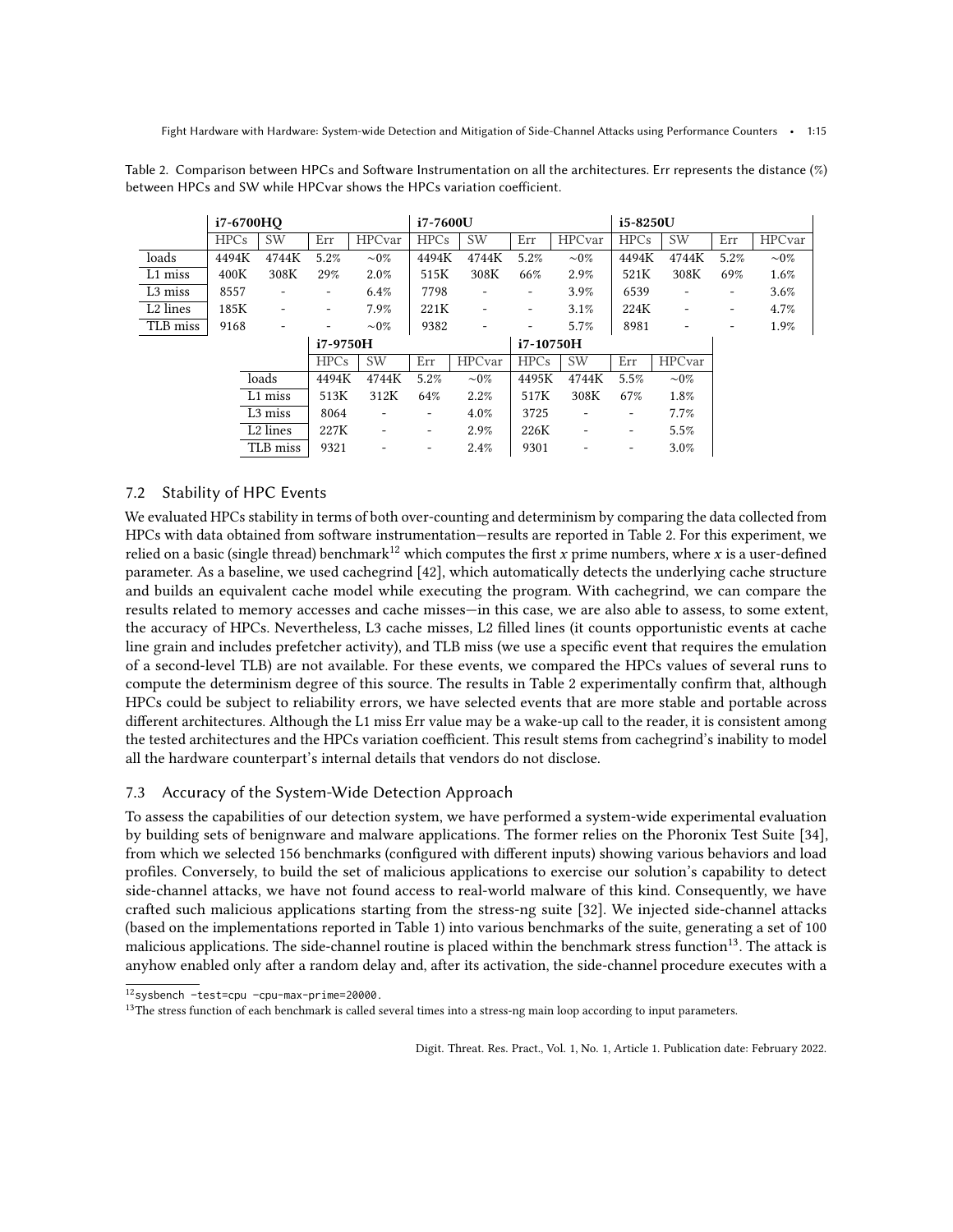#### 1:16 • Stefano Carnà, Serena Ferracci, Francesco Quaglia, and Alessandro Pellegrini

specific probability—we set this probability to 10%. By introducing these sources of uncertainty, we increased the non-determinism degree that attacks may exploit in realistic scenarios.

As described in Section [5,](#page-8-0) the behavior of our detection system depends on the  $\alpha$ ,  $\beta$ , and  $\gamma$  hyperparameters. We set  $\alpha$  and  $\beta$  to 1 for the entire experimental phase while varying  $\gamma$  to evaluate the detection according to different threshold levels. As discussed,  $\alpha$  and  $\beta$  represent the rates that regulate the score progression of each process in the system. By setting  $\alpha = \beta = 1$ , we are identifying a critical scenario for our detection system, as we slow down the detection of malicious applications while reducing the possibility for a benign application to "recover" from spurious actions being detected as malicious. At the same time, by varying  $\gamma$ , we somewhat change the responsiveness to an undergoing attack. As stated in Section [4.2,](#page-6-1) we recall that  $S_1$  and  $\mathcal{P}_4$  predicates identify, respectively, side channels directly exploiting the cache levels (L1, L2, LLC) and external caching structures (i.e., TLBs) to manipulate the processor caches indirectly. In our tests, indirect attacks refer to XLATE implementations.

Figure [2](#page-16-0) shows the results of the detection accuracy as confusion matrices. The standard benchmarks (i.e., with no side-channel attack injected) are labeled as OK, while  $S_1$  and  $P_4$  indicate the direct and the indirect attacks, respectively. Confusion matrices with  $\gamma = 1$  illustrate the behavior of our detection system as if the scoring system were not available. In this configuration, any application becomes suspected after a single violation of any metric. As we can observe, the number of false positives is non-minimal, and on the i7-6700HQ, it is even higher than real negatives. Overall, the benchmarks which have been wrongly suspected are the ones that either: i) involve a large number of forks and therefore propagate the information associated with the measures across a large number of processes; ii) implement data processing or machine learning algorithms iii) are memory-intensive scientific applications or explicitly test the memory hierarchy.

Nonetheless, the number of false positives quickly decreases as the value of  $\gamma$  increases. Indeed, this is related to the fact that subsequent observations can filter out any potential spike in applications' activity without prematurely marking the process as suspected. This trend matches exactly our expectations, also validating the viability of the scoring system. Our experiments did not report any false-negative detection.

The approach we have proposed well fits scenarios in which a higher level of security is desired. However, the system is still prone to performance optimization under very low-security risks. Moreover, by design, the tuning mechanism aims to reduce the likelihood of experiencing false negatives at the cost of slightly increasing the number of false positives. Nevertheless, if  $\gamma$  is set to a suitably high value, this number becomes negligible.

By definition, a detection system is not a predictor, but it reacts to some events and makes decisions according to its model. Indeed, such a characteristic is crucial. Before classifying a malicious process as suspected, we expect part of its attack to have been executed—at least, the portion required to generate an identifiable pattern by our detection system. Typical side-channel attacks rely on a preliminary *preparation phase* (e.g., probing the cache) during which no data is actually read. If our detection system can detect a side-channel attack during this preparation phase, the attacker will not be able to read any data. Conversely, if the detection system identifies the attack during its extraction phase, then some amount of information might be read by the attacker.

Overall, the amount of data that an attacker can read even if our detection system is active is an important metric to assess the accuracy of our system-wide detection approach. Therefore, we have carried out an experiment to quantify the amount of data that a malicious process can read before its detection. In this experiment, the attacker shares a chunk of read-only memory with the victim and tries to leak information by mounting a side-channel attack on a byte-by-byte basis. Concurrently, the victim reads the shared buffer one byte at a time with some delay among subsequent accesses, generating all the conditions to perpetrate the cache-based attack. In this experiment, we have set the secret's size to 256 bytes—a non-minimal buffer corresponding to the size of a large Advanced Encryption Standard (AES) key—and studied the attack's effectiveness to extract data before being detected. Figure [3](#page-18-0) shows the results of this experiment with detection capabilities turned on with different values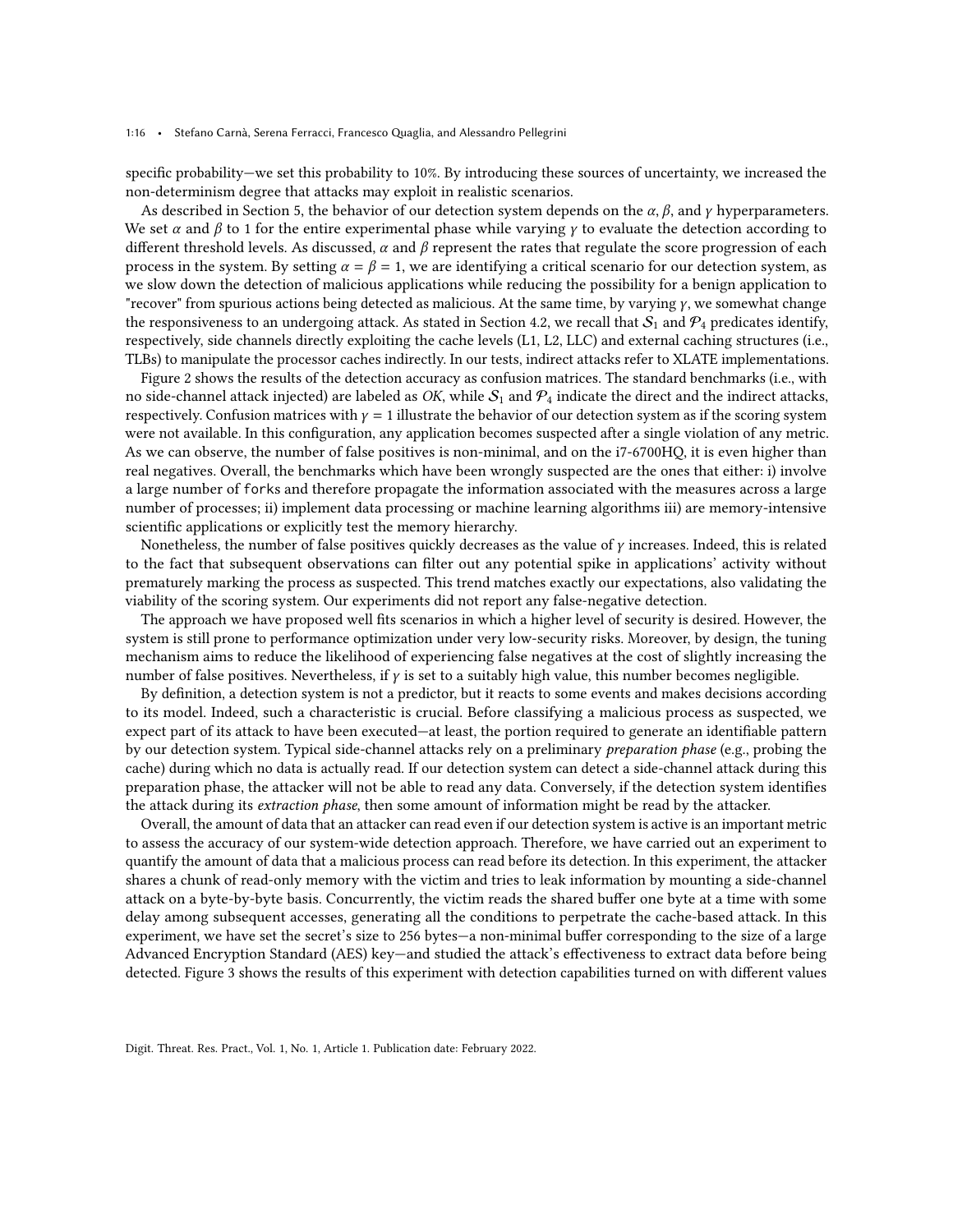<span id="page-16-0"></span>

Fig. 2. Detection accuracy evaluation for different values of  $\gamma$  ( $\alpha, \beta = 1$ ).  $S_1$  and  $P_4$  indicate the direct and the indirect attacks, respectively, while OK indicates normal processes.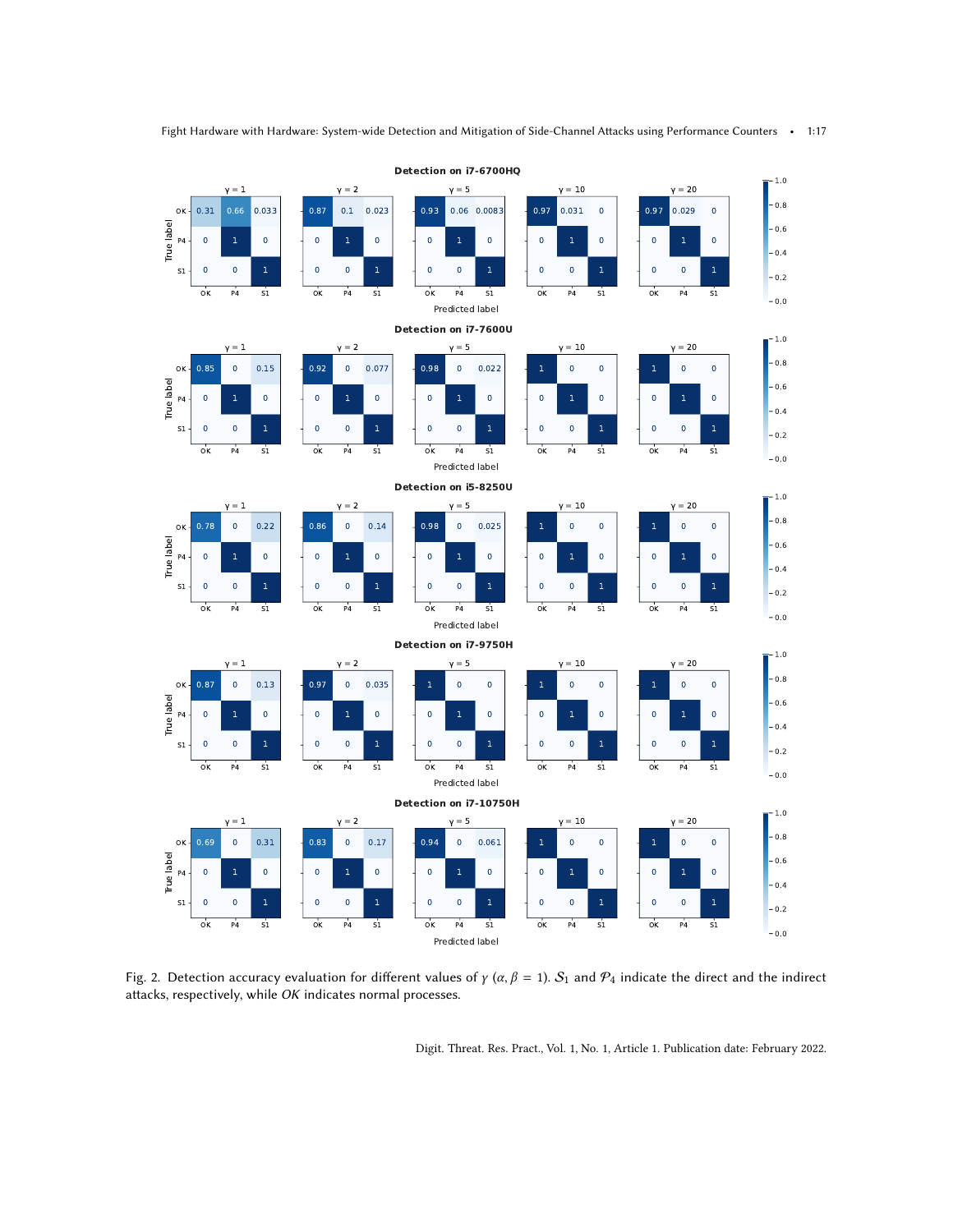1:18 • Stefano Carnà, Serena Ferracci, Francesco Quaglia, and Alessandro Pellegrini

of  $\gamma$  and different victim's read rates<sup>[14](#page-17-0)</sup>. With  $\gamma = 100$ , our approach can detect the attack before it extracts a significant fraction of the data extracted when no detection was active, but only when the victim reads with small delays. By decreasing  $\gamma$ , the percentage of correctly extracted data is reduced.

Although the reader may think that by increasing the victim's read rate, the detection may fail to identify the attack promptly, our results show that the percentage of extracted bytes decreases for very high-frequency reads on all examined architectures. This phenomenon is due to side-channel attacks being more sensitive to the noise generated when the activity in the system increases.

### 7.4 Performance Assessment

We have studied the performance improvement we can obtain with our monitoring proposal. To quantify the performance benefit of our approach, we have again relied on the Phoronix Test Suite, selecting a set of benchmarks that interact with the system in different ways, according to the following classes of behavior:

- (A) intensive disk I/O operations (compilebench);
- (B) pressure on the scheduler and context switch operation, also considering multithreaded applications (hackbench, ctx\_clock);
- (C) a large number of system call invocations, such as fork, exec, and those related to memory management (OSBench);
- (D) high usage of the network socket API (sockperf);
- (E) high usage of the GNU C Library APIs (glibc-bench);
- (F) complex workloads, related to browsers and databases (selenium, sqlite-speedtest, Apache).

We also note that selecting these benchmarks allows profiling different classes of applications, namely CPUbound ones (in userspace) or applications that repeatedly interact with the kernel, forcing the application to make a substantial number of mode switches. Given the implementation of our software patches, we should have an influence on the performance of the considered applications. No side-channel attack has been mounted in this experiment.

These benchmarks were run in the four following scenarios to evaluate the performance impact of the systemwide detection scheme, also accounting for the effect of the observation window's length:

- (A) Mainline kernel 5.4.145 with KPTI, retpolines, SSB mitigations, and all the patches discussed in Section [6](#page-11-0) enabled by default for all processes—referred to as Generic in the plots.
- (B) Kernel 5.4.145, with our support for dynamic patching, but with system-wide monitoring disabled—referred to as Monitor OFF in the plots.
- (C) Kernel 5.4.145, with our system-wide detection scheme activated, with an observation window set to  $2^{20}$ clock cycles, which was the minimum observation window value considered by the adaptive approach referred to as Monitor (short window) in the plots.
- (D) Kernel 5.4.145, with our system-wide detection scheme activated, with an observation window set to  $2^{24}$ clock cycles, which was the maximum observation window value considered by the adaptive approach referred to as Monitor (long window) in the plots.

The results for the benchmarks in these configurations are reported in Figure [4,](#page-19-0) where we show the overhead with respect to the mainline kernel 5.4.145 with no active patch, which is therefore vulnerable to all the discussed attacks—values are averaged over three different runs. By the results, we can observe that the Monitor OFF approach offers a performance slowdown with respect to the Generic configuration, which is up to 4 orders of magnitude lower while showing an overhead over the unpatched mainline kernel lower than 4% on all

<span id="page-17-0"></span><sup>&</sup>lt;sup>14</sup>In this experiment, we have used an observation window of  $2^{20}$ . A relation between the delay between two victim's reads (in *usec*) and the observation window's size (in clock cycles) can be devised by considering that at a frequency of 1 GHz ( $\sim 2^{30}$ ), we have, given the sampling period of 2 20 , 2 <sup>10</sup> samples in one second. 1024 samples in one second correspond, roughly, to 1 sample/ms.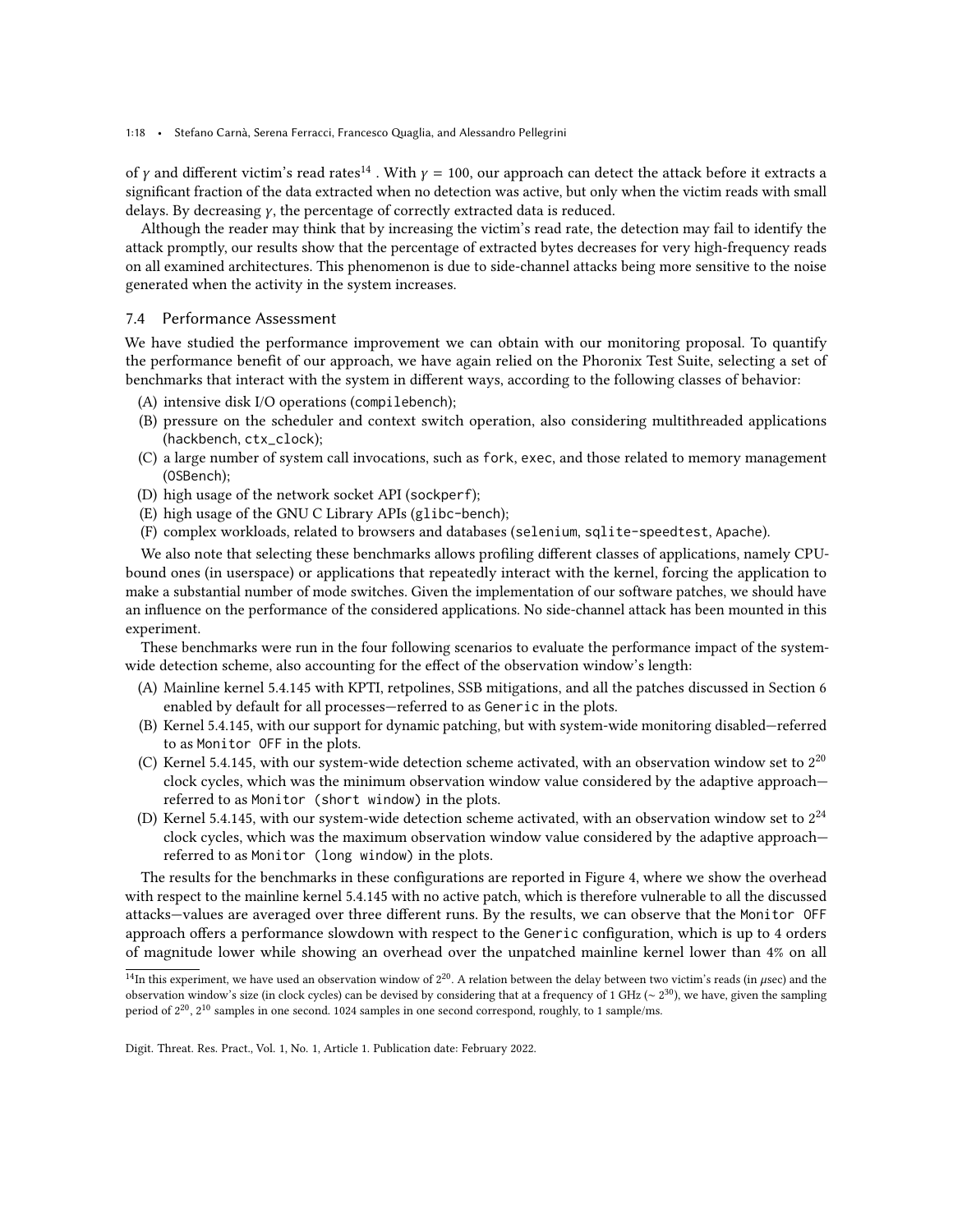<span id="page-18-0"></span>

Fight Hardware with Hardware: System-wide Detection and Mitigation of Side-Channel Attacks using Performance Counters • 1:19

Fig. 3. Percentage of a 256-byte secret that an attack can correctly extract before its detection for different values of  $\gamma$  $(\alpha, \beta = 1)$  and victim's read rates.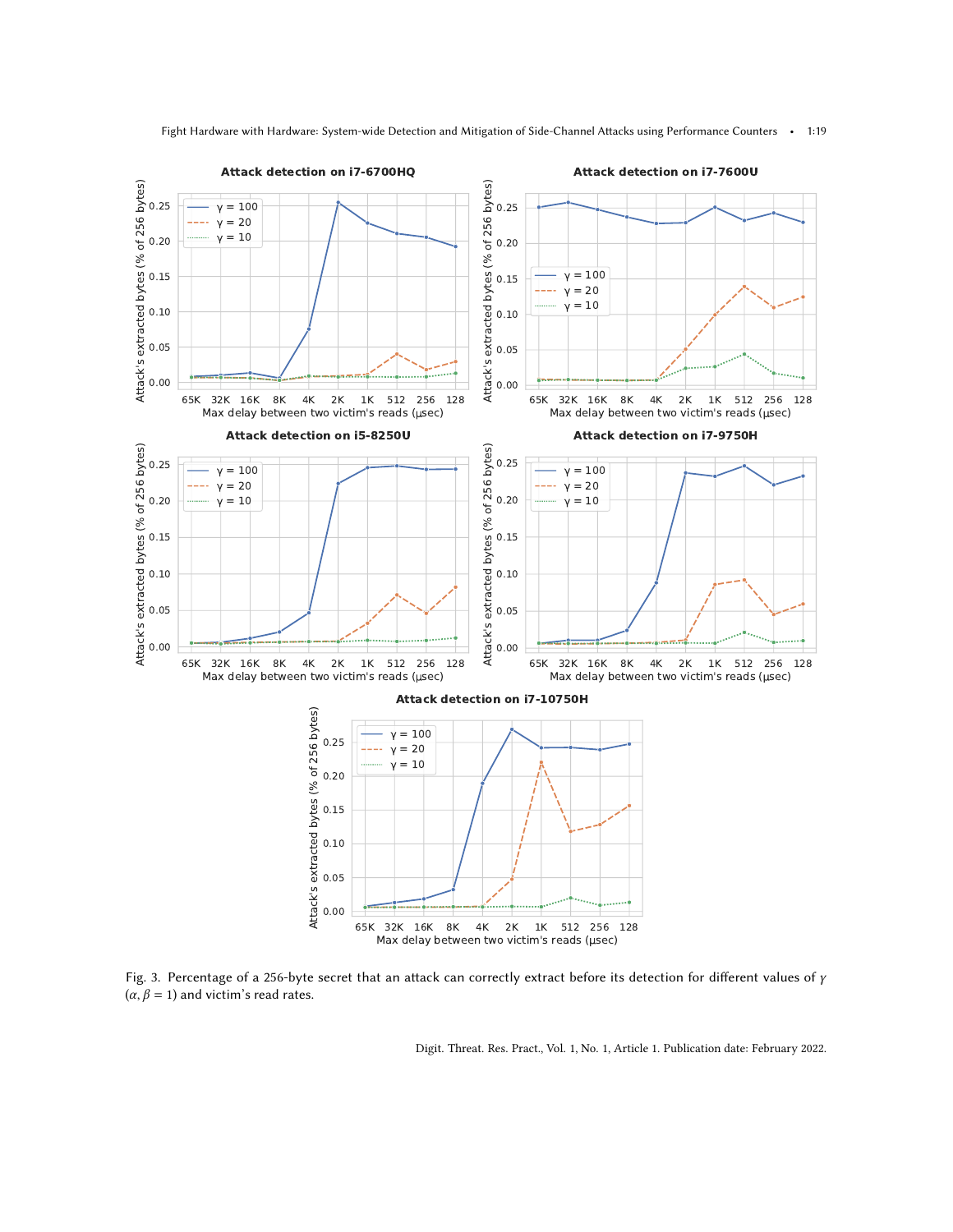

#### <span id="page-19-0"></span>1:20 • Stefano Carnà, Serena Ferracci, Francesco Quaglia, and Alessandro Pellegrini

Fig. 4. Performance Effects of the HPC-based Monitoring System on different Architectures (logscale on the  $x$  axis).

architectures and for all application classes. This means that the support we have introduced in the kernel to enable/disable at runtime the various security patches is lightweight and non-intrusive.

Conversely, the overhead of the Monitor configuration over the Monitor OFF configuration is negligible. It is interesting to note that the impact of the window length is minimal: considering that they are related to the maximum/minimum values supported by our system, this experiment shows that the expected overhead, also accounting for the adaptive optimization of the window, is reduced. Of course, this reduced overhead is coupled with our proposal's increased security level. Overall, this is additional evidence of the viability of our proposal.

A similar trend can be observed for all tested architectures (except i7-10750H) and all classes of applications, although with different relative ratios. This indicates the stability of our approach with respect to the performance of applications. The results on the i7-10750H processor do not match the other models' behavior. This is because Intel, starting from the  $10^{th}$  generation of its processors, introduced design changes to patch some hardware vulnerabilities. Consequently, the Linux kernel does not require enabling all the software patches (such as KPTI) on these processors with a mitigation of the performance slowdown. Nevertheless, our approach can still detect side-channel attacks on more modern architecture for which a hardware patch has not been proposed, with reduced overhead.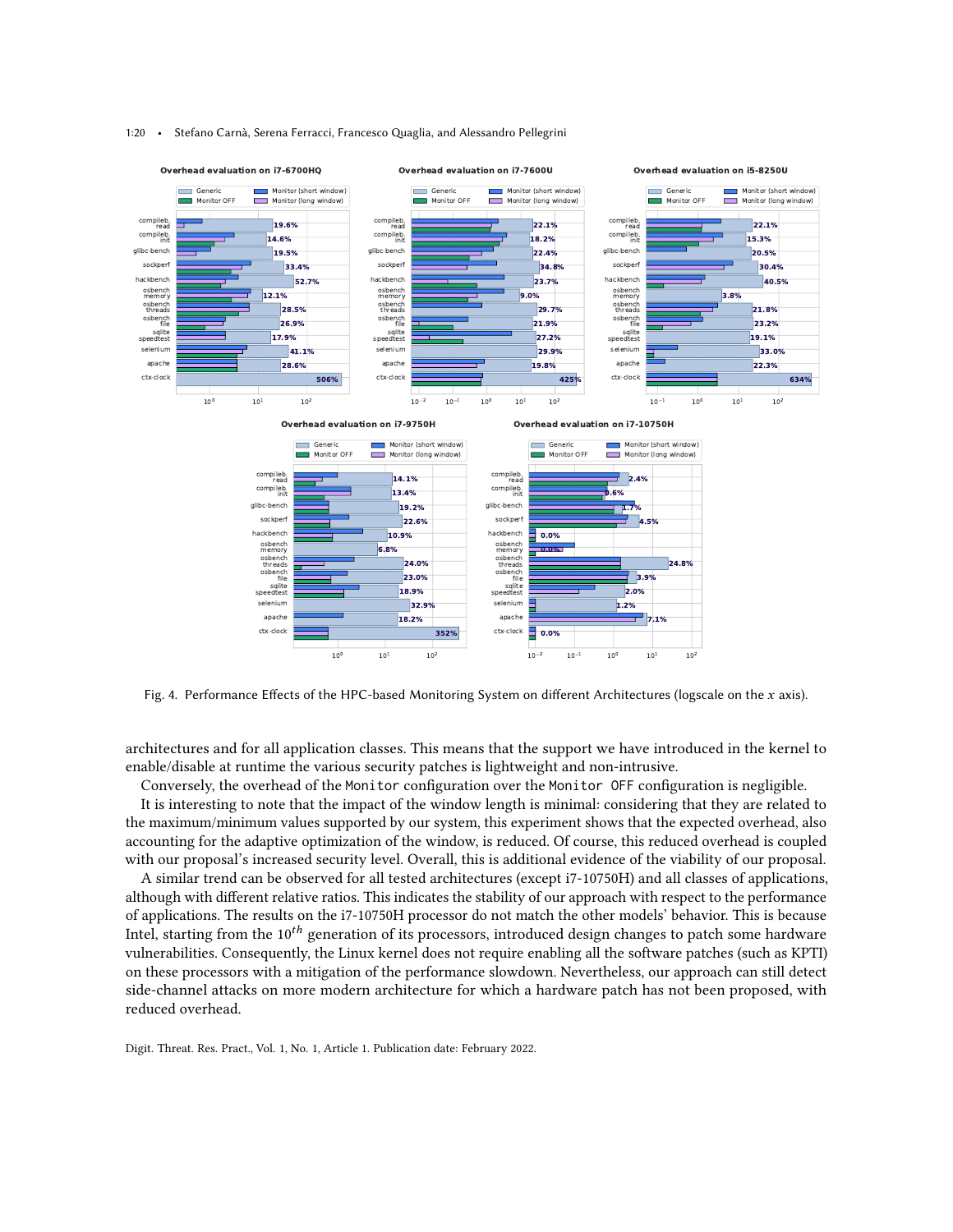<span id="page-20-1"></span>

Fig. 5. Performance Penalties by Mitigations on the i5-8250U.

The last experiment we present—the data are reported in Figure [5—](#page-20-1)relates to an assessment of the overhead due to transient execution mitigations and side-channel mitigations, also when there is significant interference with benignware on the same CPU cores. For this experiment, we only report data taken on the i5-8250U machine for the sake of space. In any case, the results on the other architectures show trends that are perfectly comparable with the data reported on this CPU.

We have launched a number of benchmarks taken from the Phoronix Test Suite equal to the number of available cores on the considered processor. Each benchmark has been statically pinned to one CPU core. We then varied the number of malicious applications, pinned to specific CPU cores, and ran them concurrently with the benignware benchmarks. This setup stress-tests also the per-process detection/mitigation capabilities of our system. We report data associated with the system run with all transient execution mitigations always active (Mitigations always active in the plot), with transient execution mitigations activated only for suspected processes (Dynamic TE mitigations in the plot), and with transient execution/side-channel mitigation countermeasures activated only for suspected processed (Dynamic TE+SC mitigations in the plot). The applications have been selected to avoid any false positive/negative. As in the previous experiment, we report the overhead as the percentage increase over an execution in which no mitigation at all (neither static nor dynamic) is present in the system.

By the result, we observe again that enforcing dynamic mitigations provides a significant overhead reduction, as high as 95%. As expected, the overhead incurred when also SC mitigations are active is higher. Of course, depending on the system's configuration, the user can determine what set of mitigations should be enforced upon the detection of a malware application.

# <span id="page-20-0"></span>8 CONCLUSIONS AND FUTURE WORK

In this paper, we have presented a kernel-level system-wide detection system of cache side-channel attacks based on measures taken from HPCs and relies on decision metrics to deem a (multi-threaded) process as suspected. Our solution has been integrated into the Linux kernel, but it is in principle applicable to other OS kernels. We have coupled our detection system with mitigation actions, both for side-channel attacks and transient executionbased attacks relying on cache side channels to leak data. These mitigations are activated on a fine-grain basis at runtime, as opposed to scenarios where security-oriented tasks are carried out by default independently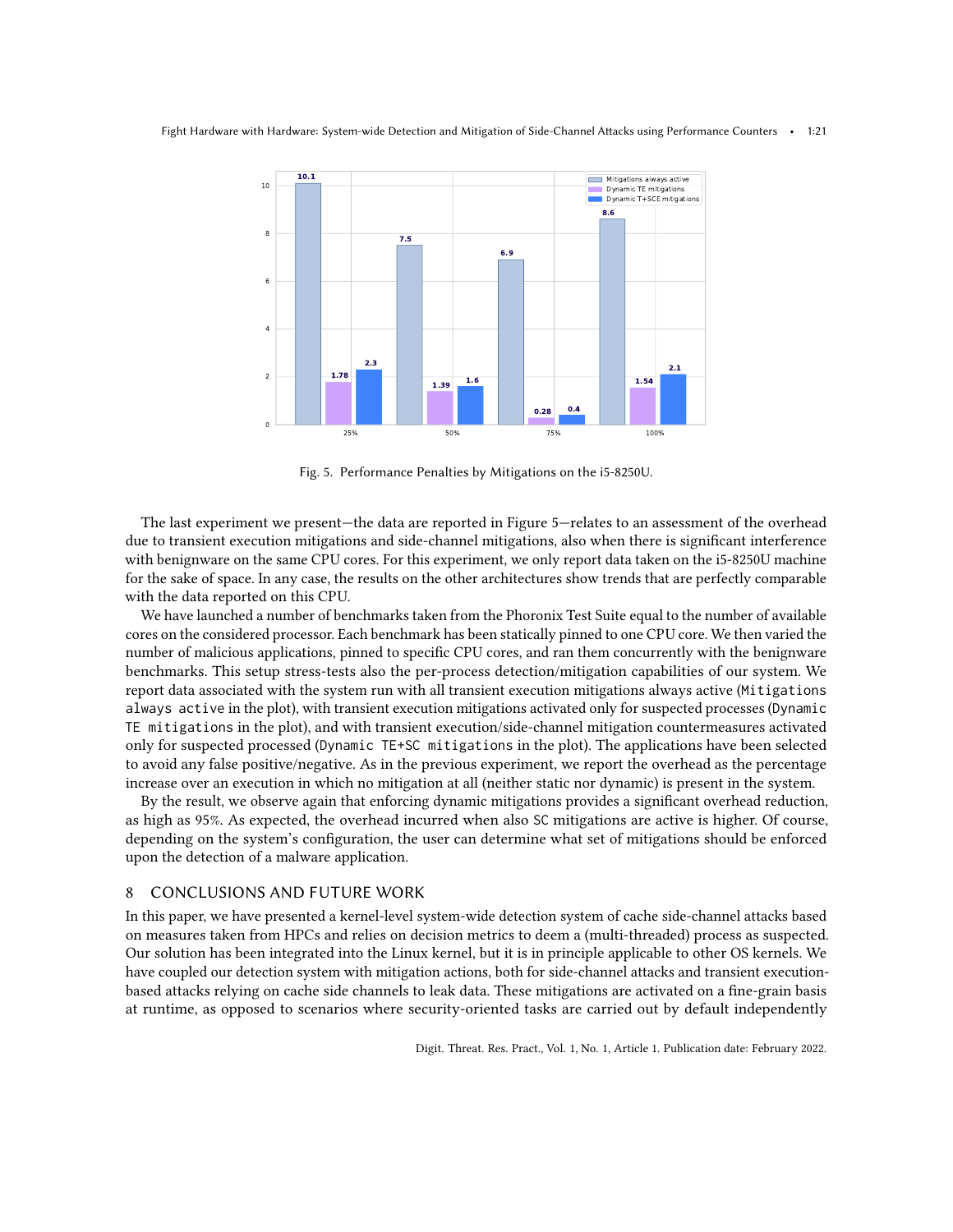1:22 • Stefano Carnà, Serena Ferracci, Francesco Quaglia, and Alessandro Pellegrini

of the trustworthiness level of the running applications. This allows for better resource usage and improved performance.

The metrics we have devised have allowed us to detect attacks with a negligible percentage of false positives and no false negatives. The data have been collected on different flavors of x86 Intel CPUs and with a comprehensive set of benchmark applications (either benignware or malware).

Based on the comprehensive architecture we have presented in this paper, we plan to expand the set of detection metrics as future work to also account for other kinds of memory-based attacks, such as Rowhammer [\[31\]](#page-22-24). Furthermore, we plan to port our solution to processors from vendors other than Intel, e.g. AMD. Concerning the effects of our mitigation strategies, we also plan to carry out an experimental assessment to show the impact on our approach's power consumption.

# ACKNOWLEDGEMENTS

This work is partially supported by the EU Commission in the frame of the Horizon 2020 project SPARTA (Grant #830892).

# REFERENCES

- <span id="page-21-4"></span>[1] Mohd Fadzil Abdul Kadir, Jin Kee Wong, Fauziah Ab Wahab, Ahmad Faisal Amri Abidin Bharun, Mohamad Afendee Mohamed, and Aznida Hayati Zakaria. 2019. Retpoline Technique for Mitigating Spectre Attack. In Proceedings of the 6th International Conference on Electrical and Electronics Engineering (ICEEE). IEEE, Piscataway, NJ, USA, 96–101.<https://doi.org/10.1109/ICEEE2019.2019.00026>
- <span id="page-21-2"></span>[2] Onur Acıiçmez and Werner Schindler. 2008. A Vulnerability in RSA Implementations Due to Instruction Cache Analysis and Its Demonstration on OpenSSL. In Topics in Cryptology - CT-RSA 2008, Tal Malkin (Ed.). Lecture Notes in Computer Science, Vol. 4964. Springer, Berlin, Heidelberg, 256–273. [https://doi.org/10.1007/978-3-540-79263-5{\\_}16](https://doi.org/10.1007/978-3-540-79263-5{_}16)
- <span id="page-21-10"></span>[3] AMD. 2018. Indirect Branch Control Extension. Technical Report. AMD.
- <span id="page-21-13"></span>[4] AMD. 2019. Processor Programming Reference (PPR) for AMD Family 17h 01h,08h, Revision B2 Processors.
- <span id="page-21-12"></span>[5] Thomas W. Barr, Alan L. Cox, and Scott Rixner. 2010. Translation caching: skip, don't walk (the page table). In Proceedings of the 37th annual international symposium on Computer architecture (ISCA). ACM Press, New York, NY, USA, 48–59. [https://doi.org/10.1145/](https://doi.org/10.1145/1815961.1815970) [1815961.1815970](https://doi.org/10.1145/1815961.1815970)
- <span id="page-21-8"></span>[6] Sarani Bhattacharya and Debdeep Mukhopadhyay. 2015. Who Watches the Watchmen?: Utilizing Performance Monitors for Compromising Keys of RSA on Intel Platforms. In Cryptographic Hardware and Embedded Systems, Tim Güneysu and Helena Handschuh (Eds.). Lecture Notes in Computer Science, Vol. 9293. Springer, Berlin, Heidelberg, 248–266. [https://doi.org/10.1007/978-3-662-48324-4{\\_}13](https://doi.org/10.1007/978-3-662-48324-4{_}13)
- <span id="page-21-3"></span>[7] Billy Bob Brumley and Risto M. Hakala. 2009. Cache-Timing Template Attacks. In Advances in Cryptology, Mitsuru Matsui (Ed.). Lecture Notes in Computer Science, Vol. 5912. Springer, Berlin, Heidelberg, 667–684. [https://doi.org/10.1007/978-3-642-10366-7{\\_}39](https://doi.org/10.1007/978-3-642-10366-7{_}39)
- <span id="page-21-0"></span>[8] Marco Spaziani Brunella, Giuseppe Bianchi, Sara Turco, Francesco Quaglia, and Nicola Blefari-Melazzi. 2019. Foreshadow-VMM: Feasibility and Network Perspective. In Proceedings of the 2019 Conference on Network Softwarization (NetSoft). IEEE, Piscataway, NJ, USA, 257–259.<https://doi.org/10.1109/NETSOFT.2019.8806712>
- <span id="page-21-6"></span>[9] James Bruska, Zander Blasingame, and Chen Liu. 2017. Verification of OpenSSL Version via Hardware Performance Counters. In Disruptive Technologies in Sensors and Sensor Systems, Russell D. Hall, Misty Blowers, and Jonathan Williams (Eds.). SPIE, Bellingham, WA, USA, 102060A.<https://doi.org/10.1117/12.2263029>
- <span id="page-21-1"></span>[10] Claudio Canella, Jo Van Bulck, Michael Schwarz, Moritz Lipp, Benjamin Von Berg, Philipp Ortner, Frank Piessens, Dmitry Evtyushkin, and Daniel Gruss. 2019. A systematic evaluation of transient execution attacks and defenses. In Proceedings of the 28th USENIX Security Symposium. USENIX Association, Berkeley, CA, USA, 249–266.
- <span id="page-21-9"></span>[11] Marco Chiappetta, Erkay Savas, and Cemal Yilmaz. 2016. Real Time Detection of Cache-based Side-channel Attacks using Hardware Performance Counters. Applied Soft Computing 49 (12 2016), 1162–1174.<https://doi.org/10.1016/j.asoc.2016.09.014>
- <span id="page-21-7"></span>[12] Bogdan Copos and Praveen Murthy. 2015. InputFinder: Reverse Engineering Closed Binaries using Hardware Performance Counters. In Proceedings of the 5th Workshop on Program Protection and Reverse Engineering Workshop (PPREW). ACM Press, New York, NY, USA, 1–12.<https://doi.org/10.1145/2843859.2843865>
- <span id="page-21-11"></span>[13] Jonathan Corbet. 2018. Taming STIBP. Technical Report. LWN.net.<https://lwn.net/Articles/773118/>
- <span id="page-21-5"></span>[14] Sanjeev Das, Jan Werner, Manos Antonakakis, Michalis Polychronakis, and Fabian Monrose. 2019. SoK: The Challenges, Pitfalls, and Perils of Using Hardware Performance Counters for Security. In Proceedings of the 2019 IEEE Symposium on Security and Privacy (SP). IEEE, Piscataway, NJ, USA, 20–38.<https://doi.org/10.1109/SP.2019.00021>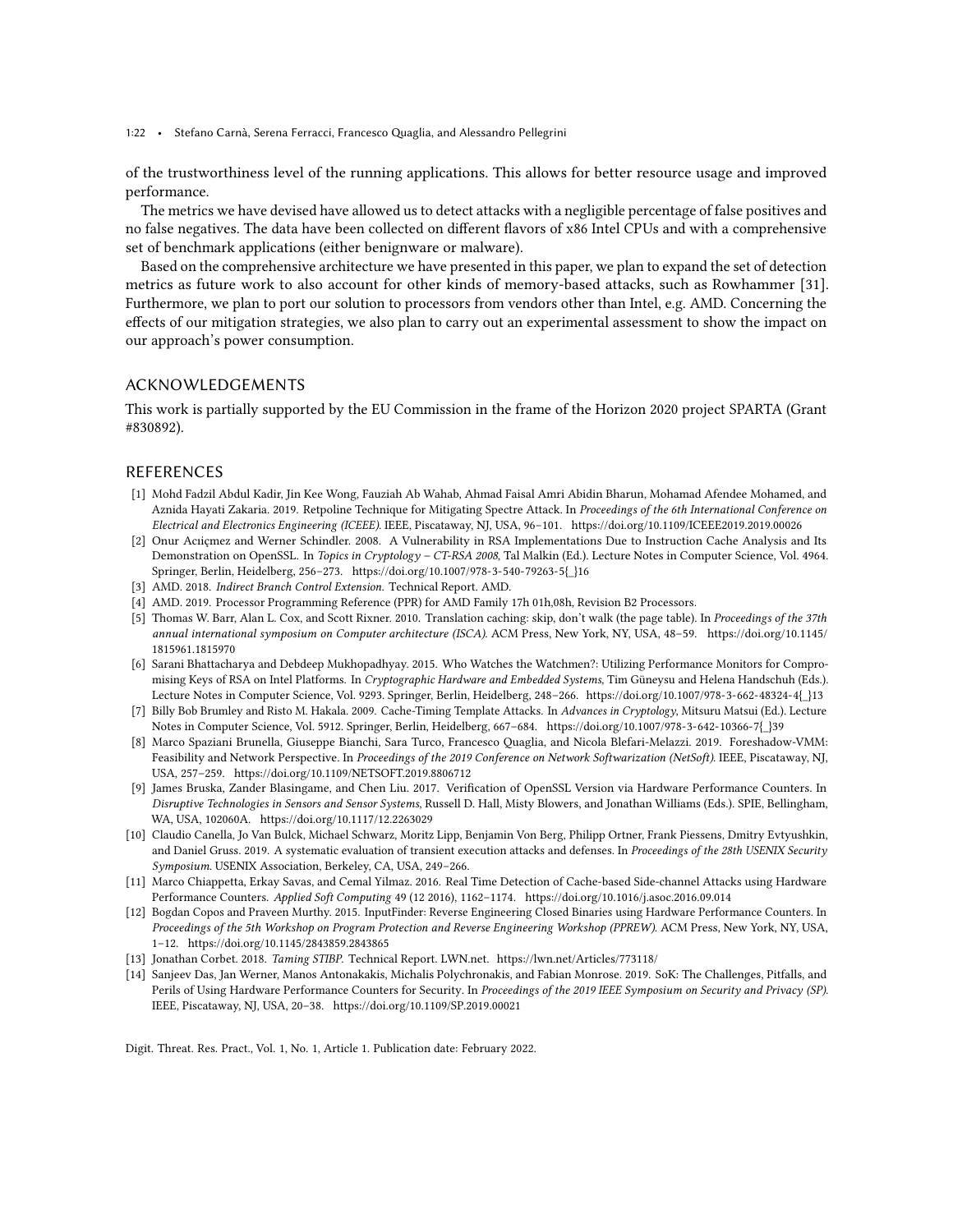Fight Hardware with Hardware: System-wide Detection and Mitigation of Side-Channel Attacks using Performance Counters • 1:23

- <span id="page-22-13"></span>[15] John Demme, Matthew Maycock, Jared Schmitz, Adrian Tang, Adam Waksman, Simha Sethumadhavan, and Salvatore Stolfo. 2013. On the Feasibility of Online Malware Detection with Performance Counters. In Proceedings of the 2013 International Symposium on Computer Architecture (ISCA). ACM Press, New York, NY, USA, 559–570.<https://doi.org/10.1145/2485922.2485970>
- <span id="page-22-0"></span>[16] Craig Disselkoen, David Kohlbrenner, Leo Porter, and Dean Tullsen. 2017. Prime+Abort: A timer-free high-precision L3 cache attack using intel TSX. In Proceedings of the 26th USENIX Security Symposium. USENIX Association, Berkeley, CA, USA, 51–67.
- <span id="page-22-14"></span>[17] Alberto Garcia-Serrano. 2015. Anomaly Detection for Malware Identification using Hardware Performance Counters. , 12 pages. <http://arxiv.org/abs/1508.07482>
- <span id="page-22-7"></span>[18] Daniel Gruss, Moritz Lipp, Michael Schwarz, Richard Fellner, Clémentine Maurice, and Stefan Mangard. 2017. KASLR is Dead: Long Live KASLR. In Engineering Secure Software and Systems, Eric Bodden, Mathias Payer, and Elias Athanasopoulos (Eds.). Lecture Notes in Computer Science (LNCS), Vol. 10379. Springer, Cham, 161–176. [https://doi.org/10.1007/978-3-319-62105-0{\\_}11](https://doi.org/10.1007/978-3-319-62105-0{_}11)
- <span id="page-22-22"></span>[19] Daniel Gruss, Clémentine Maurice, Klaus Wagner, and Stefan Mangard. 2016. Flush+Flush: A Fast and Stealthy Cache Attack. In Detection of Intrusions and Malware, and Vulnerability Assessment, Juan Caballero, Urko Zurutuza, and Ricardo J. Rodríguez (Eds.). Lecture Notes in Computer Science (LNCS), Vol. 9721. Springer, Cham, 279–299. [https://doi.org/10.1007/978-3-319-40667-1{\\_}14](https://doi.org/10.1007/978-3-319-40667-1{_}14)
- <span id="page-22-11"></span>[20] David Gullasch, Endre Bangerter, and Stephan Krenn. 2011. Cache Games – Bringing Access-Based Cache Attacks on AES to Practice. In Proceedings of the 2011 Symposium on Security and Privacy. IEEE, Piscataway, NJ, USA, 490–505.<https://doi.org/10.1109/SP.2011.22>
- <span id="page-22-8"></span>[21] Dave Hansen. 2017. Hansen's KPTI Patch.<https://lwn.net/Articles/738997/>
- <span id="page-22-1"></span>[22] Ralf Hund, Carsten Willems, and Thorsten Holz. 2013. Practical Timing Side Channel Attacks against Kernel Space ASLR. In Proceedings of the 2013 Symposium on Security and Privacy. IEEE, Piscataway, NJ, USA, 191–205.<https://doi.org/10.1109/SP.2013.23>
- <span id="page-22-19"></span>[23] Intel. 2013. Intel® 64 and IA-32 Architectures Software Developer's Manual Volume 3 (3A, 3B and 3C): System Programming Guide. Intel Corporation, Santa Clara, CA, USA.
- <span id="page-22-18"></span>[24] Intel Corporation. 2018. Intel Analysis of Speculative Execution Side Channels. Technical Report. Intel.
- <span id="page-22-20"></span>[25] Intel Corporation. 2019. 8th and 9th Generation Intel Core Processor Family. Technical Report. Intel.
- <span id="page-22-17"></span>[26] Gorka Irazoqui. 2017. Cross-core Microarchitectural Side Channel Attacks and Countermeasures. Ph.D. Dissertation. Worcester Polytechnic Institute.
- <span id="page-22-12"></span>[27] Gorka Irazoqui, Thomas Eisenbarth, and Berk Sunar. 2015. S\$A: A Shared Cache Attack That Works across Cores and Defies VM Sandboxing – and Its Application to AES. In Proceedings of the 36th Symposium on Security and Privacy (SP). IEEE, Piscataway, NJ, USA, 591–604.<https://doi.org/10.1109/SP.2015.42>
- <span id="page-22-5"></span>[28] Mehmet Kayaalp, Nael Abu-Ghazaleh, Dmitry Ponomarev, and Aamer Jaleel. 2016. A High-resolution Side-channel Attack on Lastlevel Cache. In Proceedings of the 53rd Annual Design Automation Conference. ACM Press, New York, New York, USA, 1–6. [https:](https://doi.org/10.1145/2897937.2897962) [//doi.org/10.1145/2897937.2897962](https://doi.org/10.1145/2897937.2897962)
- <span id="page-22-15"></span>[29] Mikhail Kazdagli, Vijay Janapa Reddi, and Mohit Tiwari. 2016. Quantifying and Improving the Efficiency of Hardware-based Mobile Malware Detectors. In Proceedings of the 49th Annual International Symposium on Microarchitecture (MICRO). IEEE, Piscataway, NJ, USA, 1–13.<https://doi.org/10.1109/MICRO.2016.7783740>
- <span id="page-22-10"></span>[30] Taesoo Kim, Marcus Peinado, and Gloria Mainar-Ruiz. 2012. StealthMem: System-level protection against cache-based side channel attacks in the cloud. In Proceedings of the 21st USENIX Security Symposium. USENIX Association, Berkeley, CA, USA, 189–204.
- <span id="page-22-24"></span>[31] Yoongu Kim, Ross Daly, Jeremie Kim, Chris Fallin, Ji Hye Lee, Donghyuk Lee, Chris Wilkerson, Konrad Lai, and Onur Mutlu. 2014. Flipping Bits in Memory without Accessing Them: An Experimental Study of DRAM Disturbance Errors. In Proceedings of the 41st International Symposium on Computer Architecture (ISCA). IEEE, Piscataway, NJ, USA, 361–372.<https://doi.org/10.1109/ISCA.2014.6853210>
- <span id="page-22-23"></span>[32] Colin Ian King. 2017. Stress-ng: A stress-testing Swiss army knife.
- <span id="page-22-2"></span>[33] Paul Kocher, Jann Horn, Anders Fogh, Daniel Genkin, Daniel Gruss, Werner Haas, Mike Hamburg, Moritz Lipp, Stefan Mangard, Thomas Prescher, Michael Schwarz, and Yuval Yarom. 2019. Spectre Attacks: Exploiting Speculative Execution. In Proceedings of the 2019 IEEE Symposium on Security and Privacy (SP). IEEE, Piscataway, NJ, USA, 1–19.<https://doi.org/10.1109/SP.2019.00002>
- <span id="page-22-9"></span>[34] Michael Larabel and Matthew Tippett. 2011. Phoronix Test Suite.
- <span id="page-22-21"></span>[35] Nate Lawson. 2009. Side-Channel Attacks on Cryptographic Software. IEEE Security & Privacy Magazine 7, 6 (11 2009), 65–68. <https://doi.org/10.1109/MSP.2009.165>
- <span id="page-22-3"></span>[36] Moritz Lipp, Michael Schwarz, Daniel Gruss, Thomas Prescher, Werner Haas, Anders Fogh, Jann Horn, Stefan Mangard, Paul Kocher, Daniel Genkin, Yuval Yarom, and Mike Hamburg. 2018. Meltdown: Reading Kernel Memory from User Space. In Proceedings of the 27th USENIX Security Symposium. USENIX Association, Berkeley, CA, USA, 973–990.
- <span id="page-22-4"></span>[37] Fangfei Liu, Yuval Yarom, Qian Ge, Gernot Heiser, and Ruby B. Lee. 2015. Last-Level Cache Side-Channel Attacks are Practical. In Proceedings of the 2015 Symposium on Security and Privacy. IEEE, Piscataway, NJ, USA, 605–622.<https://doi.org/10.1109/SP.2015.43>
- <span id="page-22-6"></span>[38] Andrei Luțaș and Dan Luțaș. 2019. Bypassing KPTI Using the Speculative Behavior of the SWAPGS Instruction. Technical Report. Bitdefender.
- <span id="page-22-16"></span>[39] Corey Malone, Mohamed Zahran, and Ramesh Karri. 2011. Are Hardware Performance Counters a Cost Effective Way for Integrity Checking of Programs. In Proceedings of the 6th Workshop on Scalable Trusted Computing (STC). ACM Press, New York, New York, USA, 71.<https://doi.org/10.1145/2046582.2046596>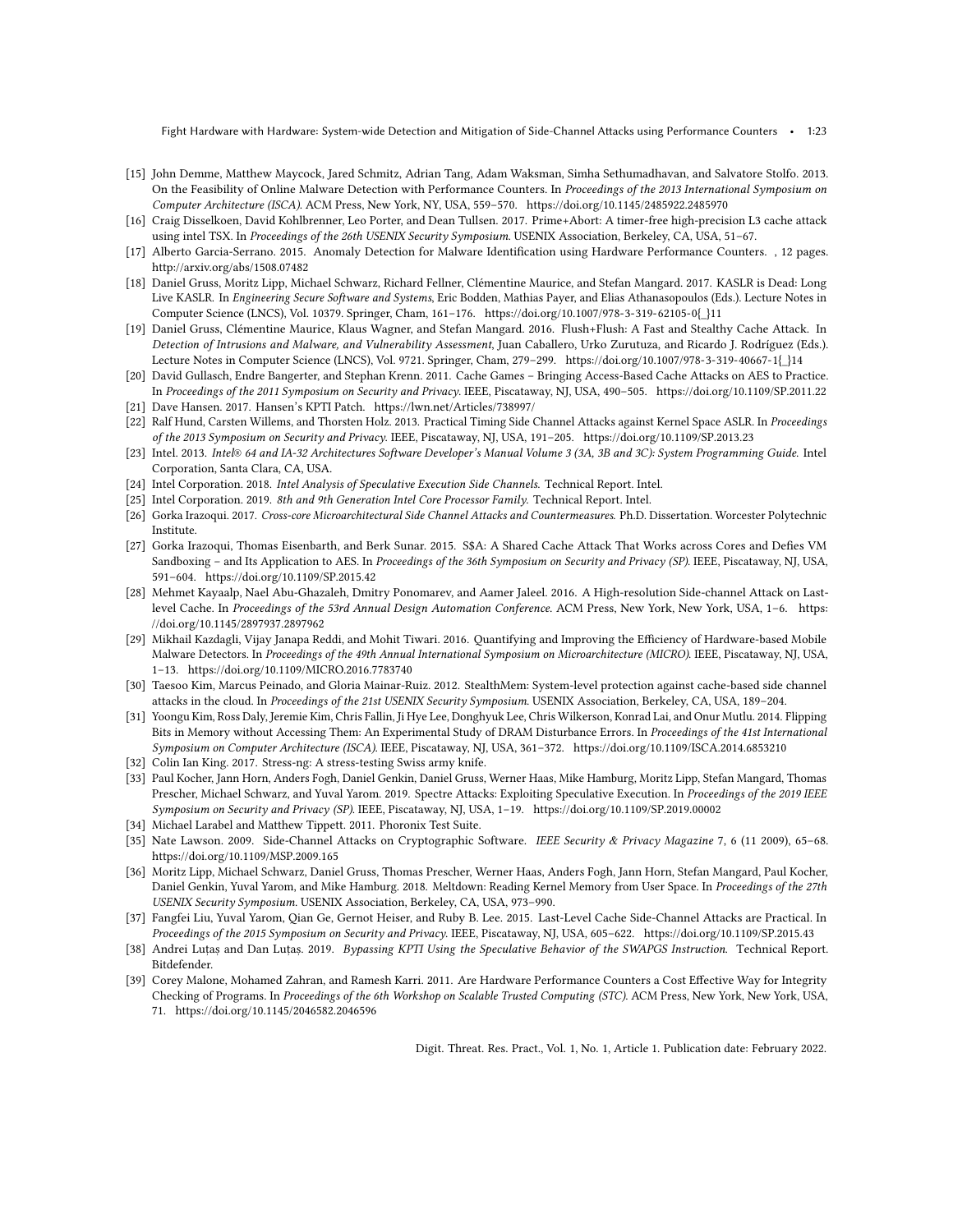- 1:24 Stefano Carnà, Serena Ferracci, Francesco Quaglia, and Alessandro Pellegrini
- <span id="page-23-13"></span>[40] Robert Martin, John Demme, and Simha Sethumadhavan. 2012. TimeWarp: Rethinking Timekeeping and Performance Monitoring Mechanisms to Mitigate Side-channel Attacks. In Proceedings of the 39th Annual International Symposium on Computer Architecture (ISCA). IEEE, Piscataway, NJ, USA, 118–129.<https://doi.org/10.1109/ISCA.2012.6237011>
- <span id="page-23-19"></span>[41] Maria Mushtaq, Ayaz Akram, Muhammad Khurram Bhatti, Maham Chaudhry, Vianney Lapotre, and Guy Gogniat. 2018. NIGHTs-WATCH: A Cache-based Side-channel Intrusion Detector using Hardware Performance Counters. In Proceedings of the 7th International Workshop on Hardware and Architectural Support for Security and Privacy. ACM, New York, NY, USA, 1–8.<https://doi.org/10.1145/3214292.3214293>
- <span id="page-23-20"></span>[42] Nicholas Nethercote and Julian Seward. 2003. Valgrind: A Program Supervision Framework. Electronic Notes in Theoretical Computer Science 89, 2 (10 2003), 44–66. [https://doi.org/10.1016/S1571-0661\(04\)81042-9](https://doi.org/10.1016/S1571-0661(04)81042-9)
- <span id="page-23-14"></span>[43] Junaid Nomani and Jakub Szefer. 2015. Predicting Program Phases and Defending Against Side-channel Attacks using Hardware Performance Counters. In Proceedings of the 4th Workshop on Hardware and Architectural Support for Security and Privacy (HASP). ACM Press, New York, New York, USA, 1–4.<https://doi.org/10.1145/2768566.2768575>
- <span id="page-23-1"></span>[44] Dag Arne Osvik, Adi Shamir, and Eran Tromer. 2006. Cache Attacks and Countermeasures: The Case of AES. In Topics in Cryptology – CT-RSA 2006, David Pointcheval (Ed.). Springer, Berlin, Heidelberg, 1–20. [https://doi.org/10.1007/11605805{\\_}1](https://doi.org/10.1007/11605805{_}1)
- <span id="page-23-8"></span>[45] Nisarg Patel, Avesta Sasan, and Houman Homayoun. 2017. Analyzing Hardware Based Malware Detectors. In Proceedings of the 54th Annual Design Automation Conference (DAC). ACM, New York, NY, USA, 1–6.<https://doi.org/10.1145/3061639.3062202>
- <span id="page-23-15"></span>[46] Mathias Payer. 2016. HexPADS: A Platform to Detect "Stealth" Attacks. In Engineering Secure Software and Systems, Juan Caballero, Eric Bodden, and Elias Athanasopoulos (Eds.). LNCS, Vol. 9639. Springer, Cham, 138–154. [https://doi.org/10.1007/978-3-319-30806-7{\\_}9](https://doi.org/10.1007/978-3-319-30806-7{_}9)
- <span id="page-23-18"></span>[47] Alessandro Pellegrini. 2014. Techniques for Transparent Parallelization of Discrete Event Simulation Models. Ph.D. Dissertation. Sapienza, University of Rome.<http://www.dis.uniroma1.it/~pellegrini/pub/pellegrini-phd.pdf>
- <span id="page-23-9"></span>[48] Huicheng Peng, Jizeng Wei, and Wei Guo. 2016. Micro-architectural Features for Malware Detection. In Advanced Computer Architecture, Junjie Wu and Lian Li (Eds.). Communications in Computer and Information Science (CCIS), Vol. 626. Springer, Singapore, 48–60. [https://doi.org/10.1007/978-981-10-2209-8{\\_}5](https://doi.org/10.1007/978-981-10-2209-8{_}5)
- <span id="page-23-5"></span>[49] Thomas Ristenpart, Eran Tromer, Hovav Shacham, and Stefan Savage. 2009. Hey, You, Get Off of My Cloud: Exploring Information Leakage in Third-party Compute Clouds. In Proceedings of the ACM Conference on Computer and Communications Security (CCS). ACM, New York, NY, USA, 199–212.<https://doi.org/10.1145/1653662.1653687>
- <span id="page-23-6"></span>[50] Gildo Torres and Chen Liu. 2016. Can Data-Only Exploits be Detected at Runtime Using Hardware Events?: A Case Study of the Heartbleed Vulnerability. In Proceedings of the 2016 Conference on Hardware and Architectural Support for Security and Privacy (HASP). ACM Press, New York, New York, USA, 1–7.<https://doi.org/10.1145/2948618.2948620>
- <span id="page-23-2"></span>[51] Eran Tromer, Dag Arne Osvik, and Adi Shamir. 2010. Efficient Cache Attacks on AES, and Countermeasures. Journal of Cryptology 23, 1 (1 2010), 37–71.<https://doi.org/10.1007/s00145-009-9049-y>
- <span id="page-23-3"></span>[52] Jo Van Bulck, Marina Minkin, Ofir Weisse, Daniel Genkin, Baris Kasikci, Frank Piessens, Mark Silberstein, Thomas F. Wenisch, Yuval Yarom, and Raoul Strackx. 2018. FORESHADOW: Extracting the keys to the intel SGX kingdom with transient out-of-order execution. In Proceedings of the 27th USENIX Security Symposium. USENIX Association, Berkeley, CA, USA, 991–1008.
- <span id="page-23-16"></span>[53] Stephan Van Schaik, Cristiano Giuffrida, Herbert Bos, and Kaveh Razavi. 2018. Malicious Management Unit: Why Stopping Cache Attacks in Software is Harder than you Think. In Proceedings of the 27th USENIX Security Symposium. USENIX Association, Berkeley, CA, USA, 937–954.
- <span id="page-23-17"></span>[54] Pepe Vila, Boris Kopf, and Jose F. Morales. 2019. Theory and Practice of Finding Eviction Sets. In Proceedings of the 2019 IEEE Symposium on Security and Privacy (SP). IEEE, Piscataway, NJ, USA, 39–54.<https://doi.org/10.1109/SP.2019.00042>
- <span id="page-23-10"></span>[55] Xueyang Wang and Ramesh Karri. 2016. Reusing Hardware Performance Counters to Detect and Identify Kernel Control-Flow Modifying Rootkits. IEEE Transactions on Computer-Aided Design of Integrated Circuits and Systems 35, 3 (3 2016), 485–498. [https:](https://doi.org/10.1109/TCAD.2015.2474374) [//doi.org/10.1109/TCAD.2015.2474374](https://doi.org/10.1109/TCAD.2015.2474374)
- <span id="page-23-11"></span>[56] Xueyang Wang, Charalambos Konstantinou, Michail Maniatakos, and Ramesh Karri. 2015. ConFirm: Detecting Firmware Modifications in Embedded Systems using Hardware Performance Counters. In Proceedings of the 2015 International Conference on Computer-Aided Design (ICCAD). IEEE, Piscataway, NJ, USA, 544–551.<https://doi.org/10.1109/ICCAD.2015.7372617>
- <span id="page-23-12"></span>[57] Xueyang Wang, Charalambos Konstantinou, Michail Maniatakos, Ramesh Karri, Serena Lee, Patricia Robison, Paul Stergiou, and Steve Kim. 2016. Malicious Firmware Detection with Hardware Performance Counters. IEEE Transactions on Multi-Scale Computing Systems 2, 3 (7 2016), 160–173.<https://doi.org/10.1109/TMSCS.2016.2569467>
- <span id="page-23-4"></span>[58] Ofir Weisse, Jo Van Bulck, Marina Minkin, Daniel Genkin, Baris Kasikci, Frank Piessens, Mark Silberstein, Raoul Strackx, Thomas F Wenisch, and Yuval Yarom. 2018. Foreshadow-NG: Breaking the Virtual Memory Abstraction with Transient Out-of-Order Execution. Technical Report. 1–7 pages.
- <span id="page-23-0"></span>[59] Yuval Yarom and Katrina Falkner. 2014. FLUSH+RELOAD: A high resolution, low noise, L3 cache side-channel attack. In Proceedings of the 23rd USENIX Security Symposium. USENIX Association, Berkeley, CA, USA, 719–732.
- <span id="page-23-7"></span>[60] Liwei Yuan, Weichao Xing, Haibo Chen, and Binyu Zang. 2011. Security Breaches as PMU Deviation: Detecting and Identifying Security Attacks using Performance Counters. In Proceedings of the 2nd Asia-Pacific Workshop on Systems (APSys). ACM Press, New York, New York, USA, 1.<https://doi.org/10.1145/2103799.2103807>